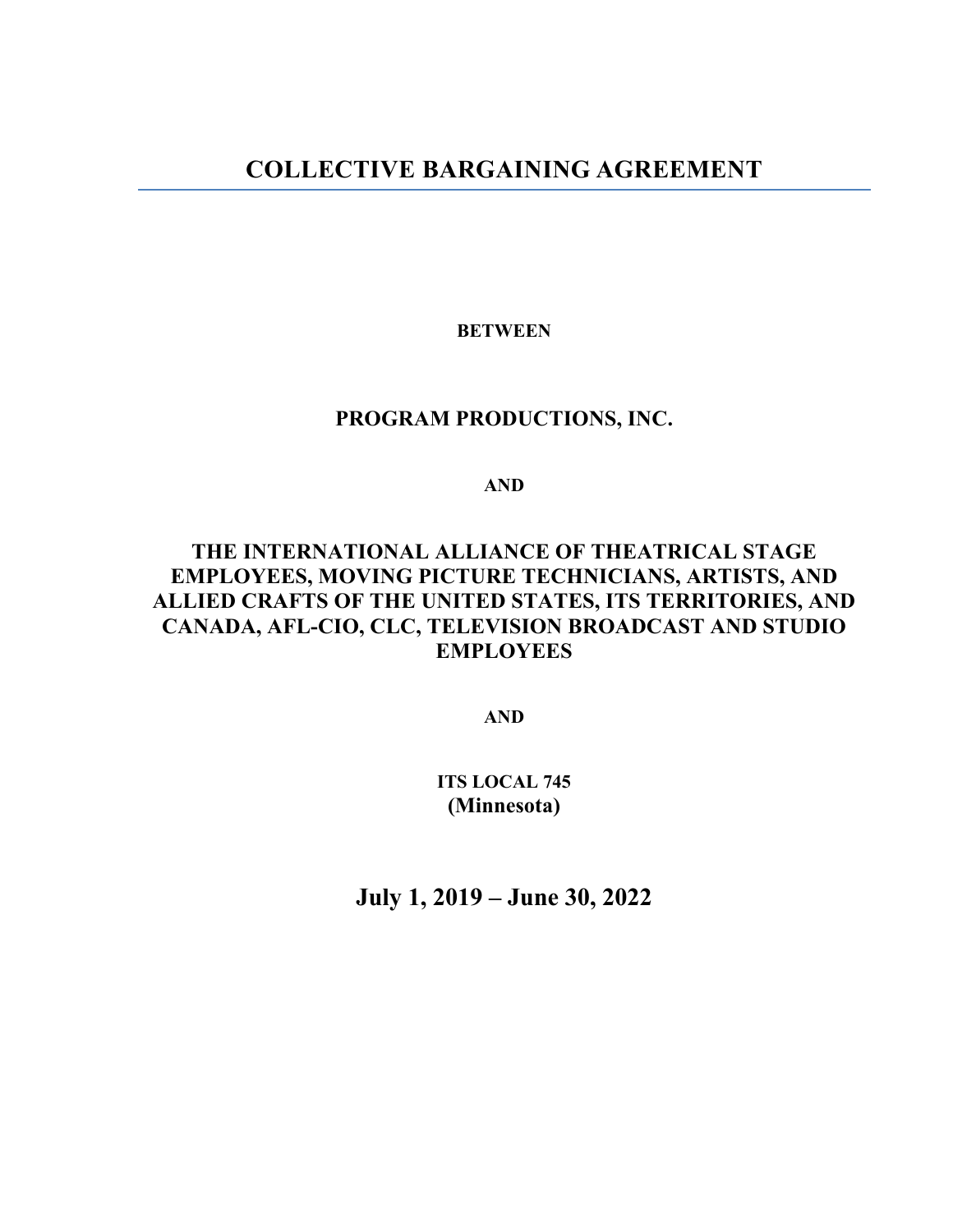This Agreement, including Appendix A and Side Letters 1 through 5, attached hereto, is made and entered into on July 1, 2019, by and between Program Productions, Inc. ("PPI," "Employer," or "Company") and the International Alliance of Theatrical Stage Employees, Moving Picture Technicians, Artists, and Allied Crafts of the United States, its Territories, and Canada, AFL-CIO, CLC and its Local 745 ("IATSE" or "Union") as follows:

## **ARTICLE I: Recognition, Jurisdiction, and Application of Agreement**

**a**. The Employer hereby recognizes the IATSE as the exclusive bargaining representative and agent for all freelance operators employed by the Employer in Minnesota as technical production crew members, in the job classifications described below, in connection with the live broadcast or recording of sporting events, including pre- and post-game shows. This recognition is restricted to the Employer and shall not be deemed to extend to any parent, affiliate or subsidiary corporation of the Employer, or to any operations of the Employer outside of those described herein.

**b**. Inclusions: Technical Director (TD), Audio Mixer (A1), Audio Assistant (A2), Video Controller (V1), Graphic Operators, Graphic Coordinators, Camera Operators (stationary, mobile, and remotely operated), Capture/Playback Operators (CPO), Score Box Operators, Utility Technicians, Stage Managers, Statistical personnel (e.g. Statisticians), and others in similar technical positions engaged by Employer.

**c**. Exclusions: All other persons and categories are excluded, such as Employees covered under other collective bargaining agreements, maintenance personnel (e.g., Maintenance Engineers), transportation personnel (e.g., Drivers, Driver - Technicians) clerical personnel (e.g., Employer's managers and supervisors), runners, messengers, management/supervisory personnel (e.g., Associate Producers, Unit Managers, Technical Managers), and security personnel.

**d**. This Agreement is intended to cover the employment of the above technicians for professional sporting events and NCAA Division 1 events. If the Employer is engaged to crew events other than defined above, the parties shall meet and confer with the designated Union Representative as to the appropriate wages, terms, and conditions for the event in question. The wage scales and working condition provisions of this Agreement shall be minimums and Employees shall not be precluded from obtaining better conditions than those outlined in this Agreement. Any Employee enjoying such better conditions shall not have their wages or working conditions reduced as a consequence of this Agreement.

**e**. Listing of the above classifications is not intended to create individual or collective exclusive jurisdictions, staffing requirements or manning requirements. The Union recognizes that Employer's business is client driven, and that Employer, in either its sole discretion or upon instruction from its client, will decide the nature and extent of such staffing in accordance with this Agreement. There is full interchange of duties and cooperation among the crew, and also between the crew and other personnel who are involved in or responsible for the production.

#### **ARTICLE II: Union Security**

**a**. Within thirty (30) calendar days of initial hire of any Employee covered by this Agreement,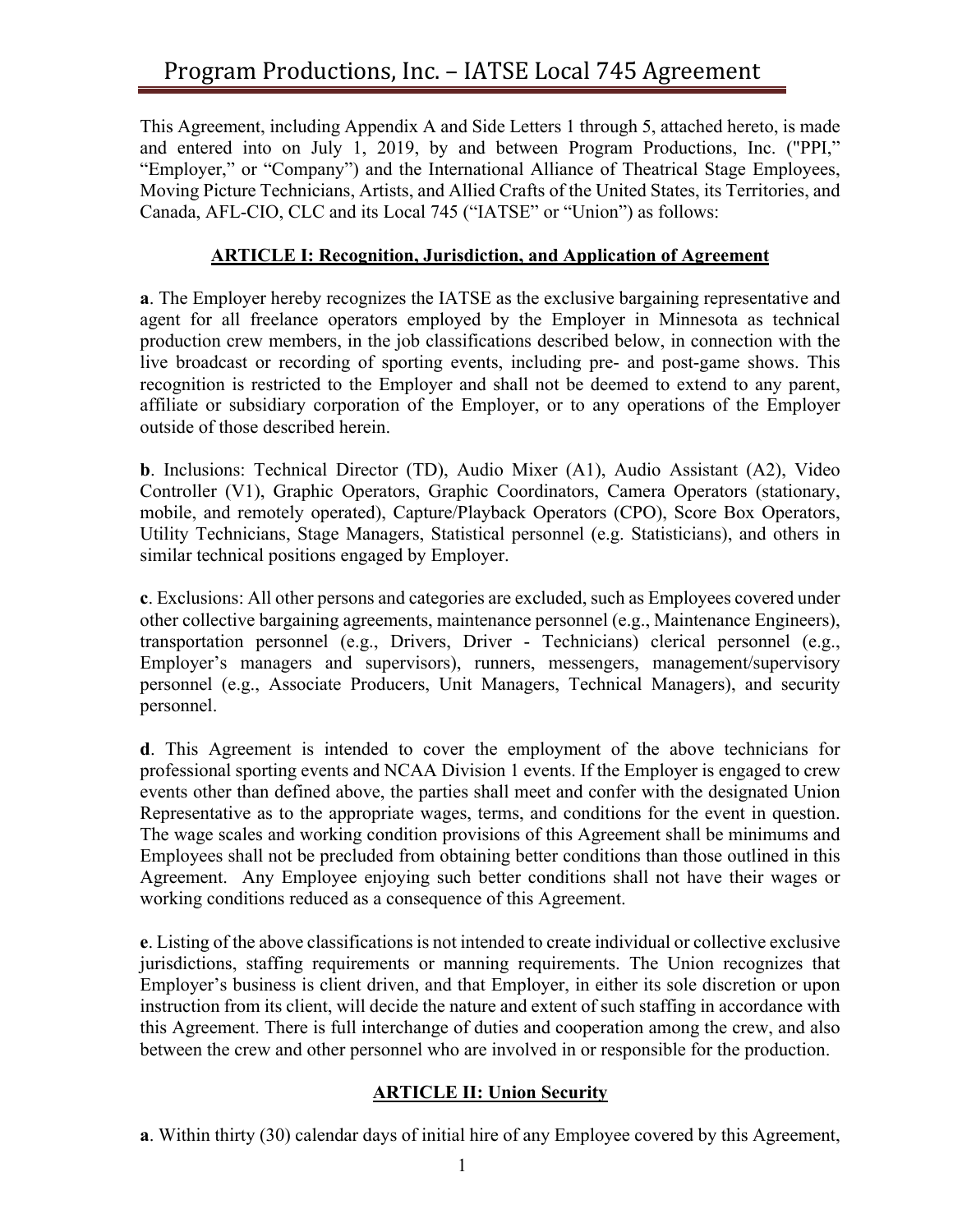Employer shall notify IATSE of the name, address, social security number, date of hire, classification, dates of employment and gross wages earned by each Employee on an ongoing basis. Any Employee who is engaged by the Employer within the above-described bargaining unit for a cumulative (may be non-consecutive) total of thirty (30) actual work days within any two consecutive calendar years is required, as a condition of continued employment, to meet the financial obligations of Union membership, such amount of dues and initiation fees normally required by that local. Any Employee who fails to comply with the above obligations within two weeks after having received an appropriate written notice of delinquency from the Union (with copy to the Employer) shall be deemed ineligible for future engagements by the Employer. Union will afford Employer reasonable opportunity to replace delinquent Employees which had been scheduled for future work under this Agreement prior to Employer's receiving such written notice of delinquency.

**b**. The Employer agrees that it will deduct Union dues payments from all wages earned by Employees covered by this Agreement. The Union shall notify the Employer of the amount to be withheld from the Employee's wages and will maintain a signed dues deduction authorization form for each Employee. Such authorizations and withdrawals of authorization will be effective as soon as reasonably practical but, in any event, no later than twenty-one (21) days after Employer's receipt of same. The Union will make such authorizations available to the Employer effective with the start date of this Agreement, and thereafter on an annual basis. The Union will also submit to the Employer, on an ongoing basis, a list of all Employees who have chosen to withdraw their authorization of said check-off forms.

**c**. The foregoing obligations are to be interpreted and applied consistent with applicable law. The IATSE shall regardless indemnify and hold harmless against any claims or liability arising from Employer's compliance with Article II. a. or b., *immediately above*.

# **ARTICLE III: No Sub-Contracting**

**a**. The Employer may not subcontract with third parties for the performance of work within the scope of this Agreement, unless the Employer determines that insufficient qualified freelancers are available in the market, or that special skills or equipment is needed and cannot be supplied by the Union.

**b**. Employer shall inform the Union of any subcontracting needs at least thirty (30) days before implementation or as soon as practicable if changes are to be made with less than thirty (30) days' notice. Prior to implementing substantive changes in past practices with respect to staffing/manning requirements or to subcontracting, the Employer shall give notice of such changes and afford the Union opportunity to discuss the situation and/or propose a possible solution prior to implementation.

**c**. The requirements of Sections a. and b. of this Article are not applicable to changes caused by equipment limitations.

# **ARTICLE IV: Management Rights**

The Union recognizes the Employer's inherent and traditional right to manage its business, to direct the work force and to establish and modify the terms and conditions of the Employee's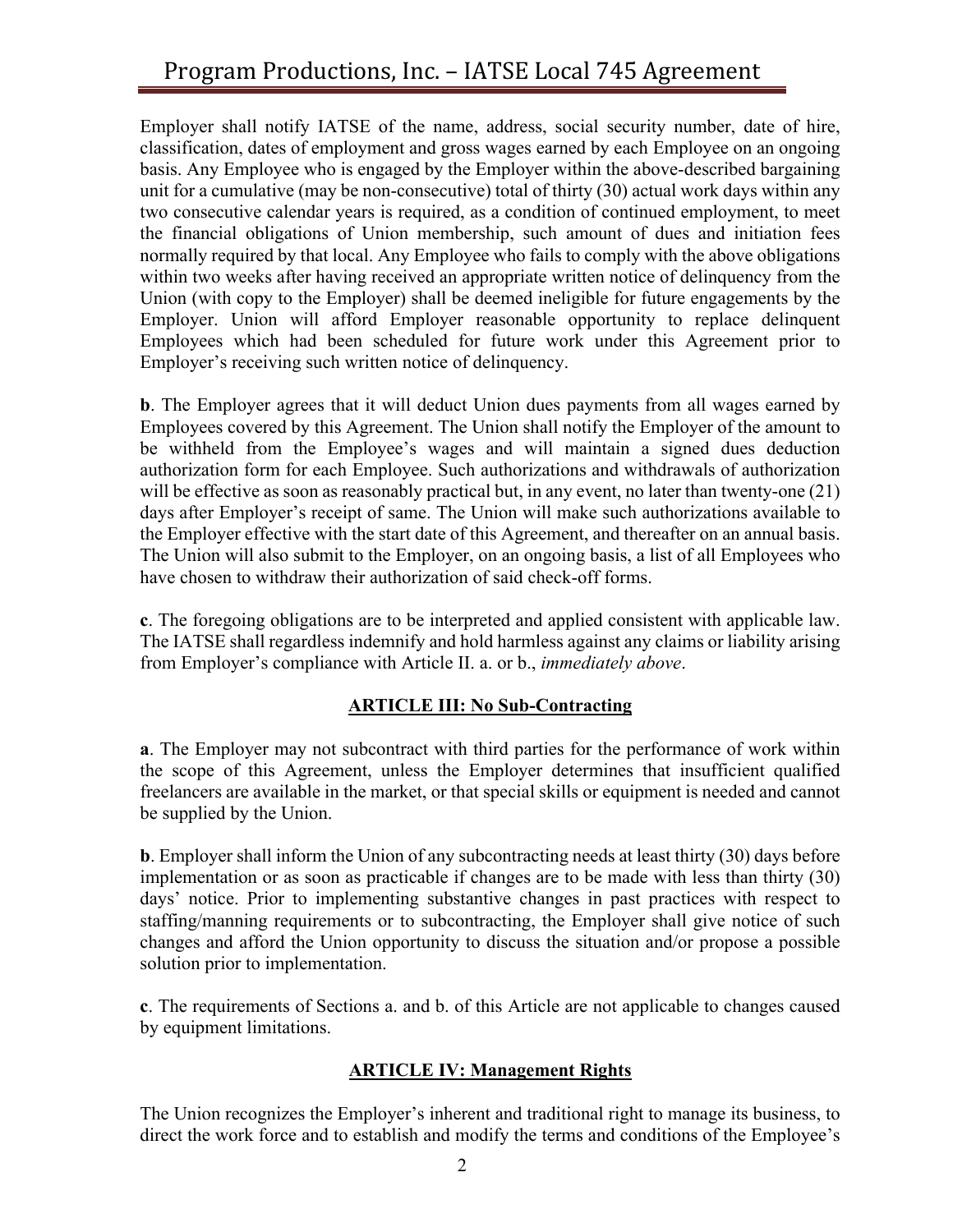employment, except as such right is expressly limited by specific provisions of this Agreement. The exercise of these management rights is vested exclusively with the Employer. All matters not specifically and expressly controlled by language of this Agreement may be administered for its duration by the Employer in accordance with such policy or procedure as the Employer from time to time may determine.

Specifically, and without limiting the generality of the foregoing, the Employer has the sole exclusive right:

- To hire, suspend, transfer, promote, demote and discipline Employees and to maintain and improve their discipline and efficiency;
- To lay-off, terminate, or otherwise relieve Employees from duty;
- To eliminate, change or consolidate jobs;
- To install new jobs;
- To direct the methods and process of doing work and to introduce new and improved work methods or equipment;
- To determine the location where work is to be performed;
- To determine the starting and quitting times, the time for lunch and rest breaks, the number of hours to be worked;
- To make and modify rules and regulations that the Employer deems necessary for the conduct of its business and to require their observance;
- To cease any and all operations or services performed; *and*
- To require adherence to Company's policies as contained in the Program Productions Field Employee Handbook.

# **ARTICLE V: Hiring and Hiring Practices**

#### **a**. The Referral List:

The Union will maintain and provide the Employer a Referral List of qualified individuals as well as the positions for which each is qualified. Inclusion of an individual on the Referral List constitutes a representation by the Union that it has examined the experience and qualifications of that individual and has determined that the person is qualified to perform the jobs indicated. The Union will accept to the Referral List all qualified Employees of the Employer without discrimination of any kind and regardless of Union membership. The IATSE Local 745 Referral List shall typically be sent monthly, but no less than quarterly, to Employer at unionlist@programproductions.com. If an individual has been engaged by Employer prior to receipt of an updated Referral List and is subsequently determined to be ineligible for Referral, Union will afford Employer reasonable opportunity to replace such individual.

#### **b**. Preference of Employment:

To the extent that the Employer is in need of qualified persons to perform work covered by this Agreement, it will give preference of employment to persons currently referred for work by the Union, *via* its Referral List, so long as qualified individuals, as determined by the Employer, are available. Employer will thereafter hire based on fair and equitable criteria. The Union agrees that the Employer is not obligated to recognize seniority when hiring from the Referral List.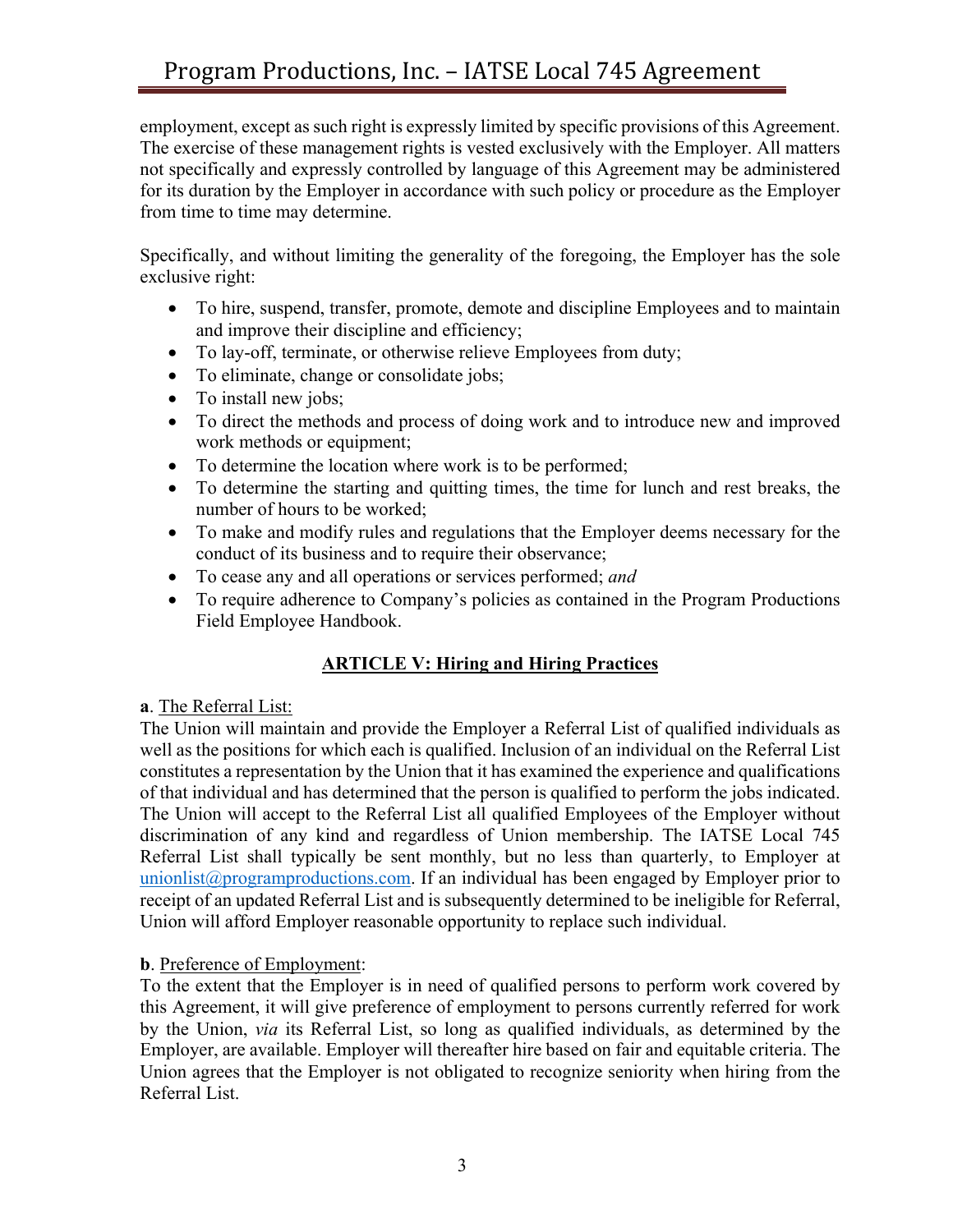# **c**. The Hire List:

The Employer shall maintain its own Hire List of experienced personnel based on fair and equitable criteria applied uniformly to each person on the Referral List.

**d**. The Employer and the Union agree that qualified, experienced personnel as determined by the Employer, shall staff all positions unless training arrangements have been made in advance.

**e**. The Union agrees that it is and will continue to be an open Union and that it will keep its membership rolls open and will offer membership to all eligible Employees engaged by the Employer. The Union agrees not to impose any fees in excess of the maximum fees required of members of the Union upon eligible Employees of the Employer who wish to join the Union or wish to be represented by the Union.

## **f**. Employee Cancellations:

If an Employee has been offered an event to work and the Employee confirms such assignment, the Employee may not cancel unless a replacement satisfactory to the Employer has been found. The Employer shall assist the Employee by providing names and phone numbers of other workers that would be acceptable replacements, but it is the responsibility of the Employee to find the replacement. Criteria for such "satisfactory replacement" shall consist of an individual:

- 1) Being on referral list in the specific craft;
- 2) Having previously worked for Employer in that position without issue; *and*
- 3) Confirmation that the replacement Employee is available and willing to work.

Employee will give notice of the intended cancellation and proposed replacement technician to Employer at the earliest reasonable opportunity. If the Employer deems the identified replacement to be unsatisfactory, Employer must respond to the Employee within forty-eight (48) hours of such notice, or, where notice of replacement is received after Employer's business hours, Employer shall have until the end of the second business day to respond. On Employer's timely response to Union of unsatisfactory replacement,

- the original Employee will be responsible for the committed shift and may continue to seek a suitable replacement or resolve himself/herself to work the committed shift; *or*
- Employer may release original Employee from the booking and hire from outside the referral list, in which case such non-referral hire will not count as one (1) of the Employers referral list exceptions detailed in section "h" of this Article.

If Employer does not respond to Employee within forty-eight (48) hours or the end of the second business day, the identified replacement is considered to be suitable and Employee is released.

This Article shall not apply to cancellations due to medical or other emergencies; however, the Employee shall advise the Employer as soon as reasonably practical of such emergency. The Union agrees that if an Employee cancels for medical reason or other emergency, it will assist the Employer in obtaining proper verification from the Employee.

Employees subject to this Agreement hereby agree that they will not accept bookings for which they have or are aware of a previous scheduling conflict. If the Employer agrees to accept responsibility for a substitution, no further action is needed on behalf of the Employee.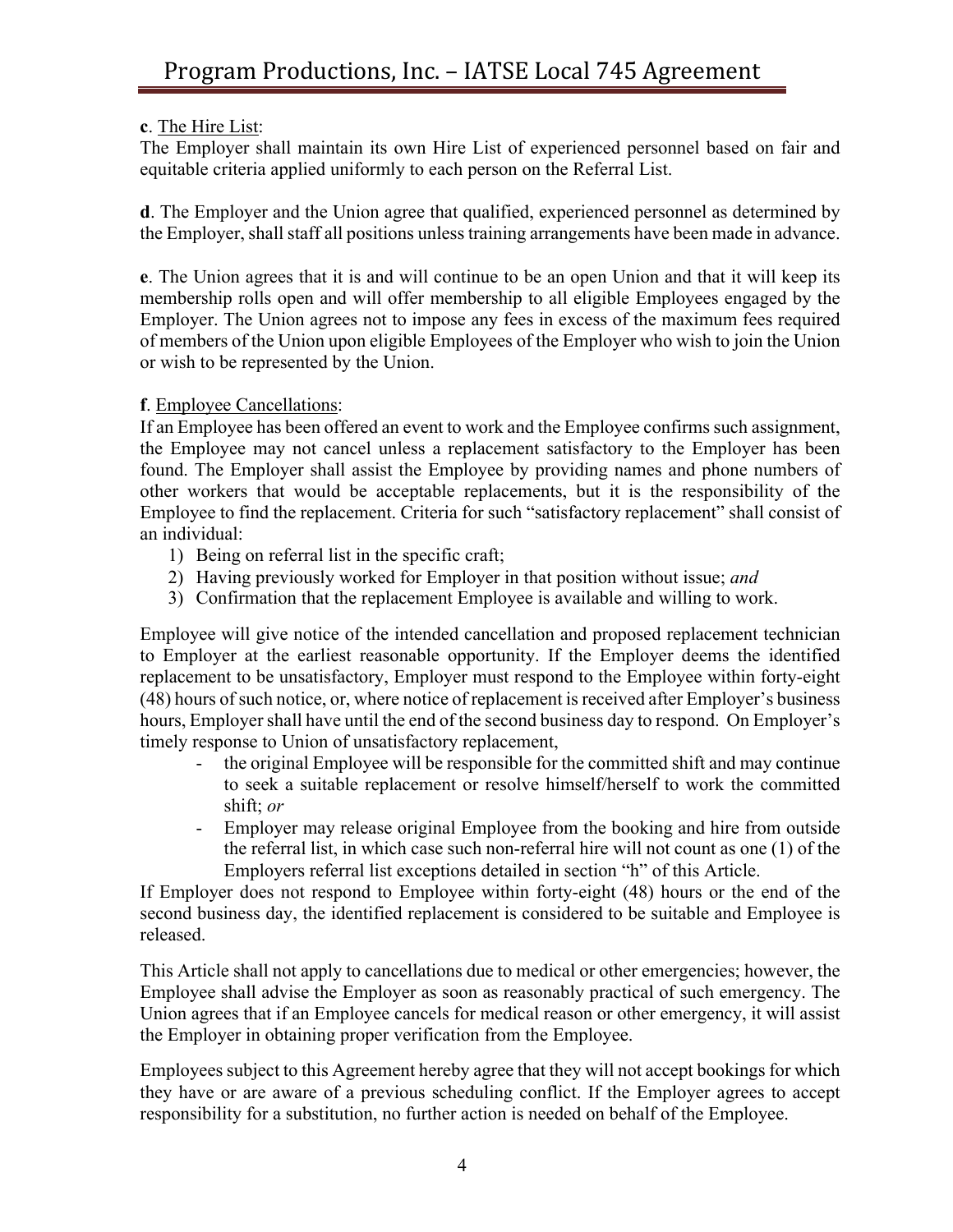**g**. Irregularities and Exceptions:

The Employer may hire any person for one (1) workday outside of the Referral List, and such person may thereafter be referred to the Union for inclusion on the Referral List if their performance was deemed to be acceptable by the Employer. The Employer may hire anyone at any time even if not on the Referral List, but such hires are limited to an aggregate of ten (10) days of hire per year. The aggregate ten (10) days of hire per year shall not include members of another IATSE Broadcast Local properly traveled to work under this Agreement from another market or Employees hired after exhaustion of suitable and available technicians on the Referral List.

**h**. On written request of either party, the parties shall meet to discuss any crewing concerns that may arise. Such a meeting should typically include a designated representative of the IATSE, whether its local or International, a Company representative with crewing authority, and any other Employer representative(s) as may be deemed necessary. The meeting(s) pursuant to this Section (h.) shall be scheduled within twenty (20) days of being requested and may be conducted in-person or telephonically.

# **ARTICLE VI: Discipline and Discharge**

**a**. The Employer maintains the right to make and modify reasonable work and conduct rules and require their observance. Employees may be disciplined up to and including suspension of duties and/or termination.

**b**. Whenever disciplinary action is taken, the Employer agrees to issue a "Notice of Termination" or a "Notice of Discipline" letter to the Union and affected Employee. The Union agrees that the issuance of "Notice of Termination" and/or "Notice of Discipline" letter is a management decision; however, no Employee shall be disciplined or discharged without just cause. Before issuance of either letter referred to above, management will offer the Employee the right to schedule a meeting. The Employee may bring a Union Representative to such meeting which may be in-person or by telephone.

**c**. Employer may send a "Notice of Discipline Letter" to the Union for infraction of Employer's rules including but not limited to:

- 1. Abusive or inappropriate behavior, including harassment;
- 2. Not working effectively with other crew members and/or client representatives;
- 3. Excessive cancellation (outside of stated policy in Article V.f.); and
- 4. Failing to arrive on time and ready for work.

**d**. Employees may be terminated by the Employer by sending a "Notice of Termination / Do not Dispatch Letter" to the Union for serious or repeated infractions of Employer's rules including but not limited to the following:

- 1. Violation of Employer's Drug and Alcohol Policy;
- 2. Violent or abusive behavior, including harassment;
- 3. Excessive tardiness;
- 4. Stealing or theft of any kind;
- 5. Willful destruction of property; *and*
- 6. Not performing work assigned.

**e**. Notwithstanding the provisions of this Article (VI), Employer may, at its sole but reasonable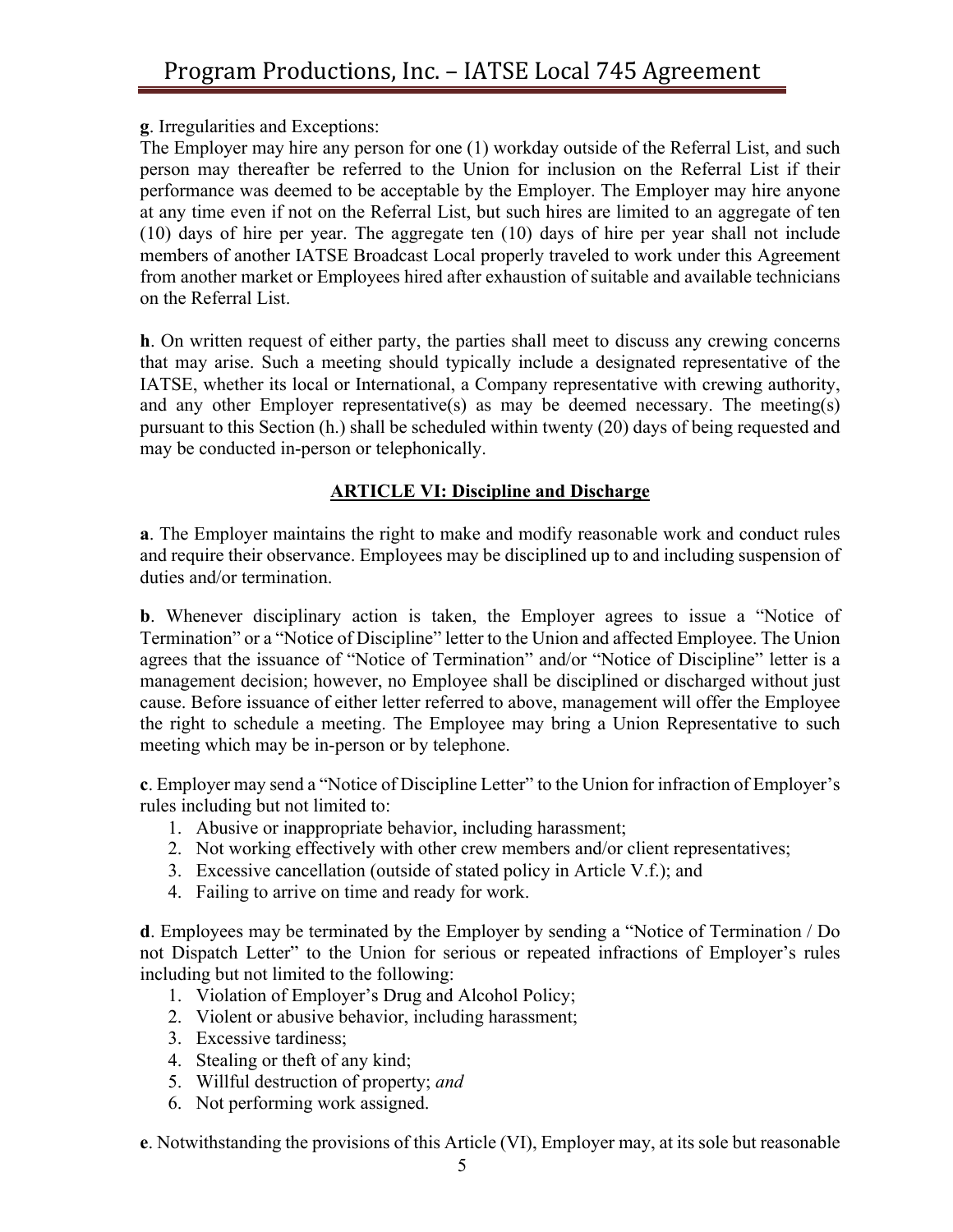discretion, in certain exigent circumstance, terminate an Employee and have him/her removed from the workplace immediately if Employer believes the Employee's continued presence at the worksite will have a significant detrimental on the work product or third parties, including but not limited to clients, event attendees, and other crew members. Employer will make every reasonable effort to give notice to Union of such circumstance either contemporaneous with or immediately following its decision.

## **ARTICLE VII: No Discrimination**

The Employer and the IATSE agree that in applying the terms of this Agreement there will be no unlawful discrimination based upon race, color, religion, gender, sexual orientation, age, national origin, union affiliation or non-affiliation, or other statutorily protected status. The Arbitration provisions of this Agreement shall not apply to this Article if an Employee has recourse *via* State or Federal agencies of competent jurisdiction.

## **ARTICLE VIII: No Strike, No Lock Out**

During the term of this Agreement, there shall be no strikes or picketing by the Union or Lockout of Employees by the Employer. It shall be understood by and between both parties to this Agreement that a lawful IATSE picket line against a different employer or PPI in another jurisdiction, sanctioned by the International President, shall not constitute cause for discipline as defined by this Agreement.

#### **ARTICLE IX: Stewards**

The Union may appoint one steward for each production. No steward shall be subject to penalty, discipline, layoff, or discharge for any act in the performance of their duties as steward and acting by the authority of the Union, provided they are not acting in violation of this Agreement and continue to perform their job responsibilities in a manner acceptable to Employer.

#### **ARTICLE X: Access**

Representatives of the Union shall be permitted reasonable access to all sites where persons covered by this Agreement are performing services. The Employer is not responsible for restricted admittance policies but will use reasonable efforts to assist Union Representatives with access difficulties.

#### **ARTICLE XI: Grievance and Arbitration**

The Union and Employer acknowledge both parties' preference that any dispute between the Employer and Union or any technician/Employee concerning the interpretation. Application, performance, or claimed violation of this Agreement be informally resolved. However, if no such informal resolution may be had, the Grievance and Arbitration procedures in this Article XI, as set forth immediately below, shall be the sole and exclusive mechanism to attain such resolution. Accordingly:

**a**. In the event that the IATSE or the Employer contends that the other party has violated a provision of this Agreement, the following procedures shall be applicable: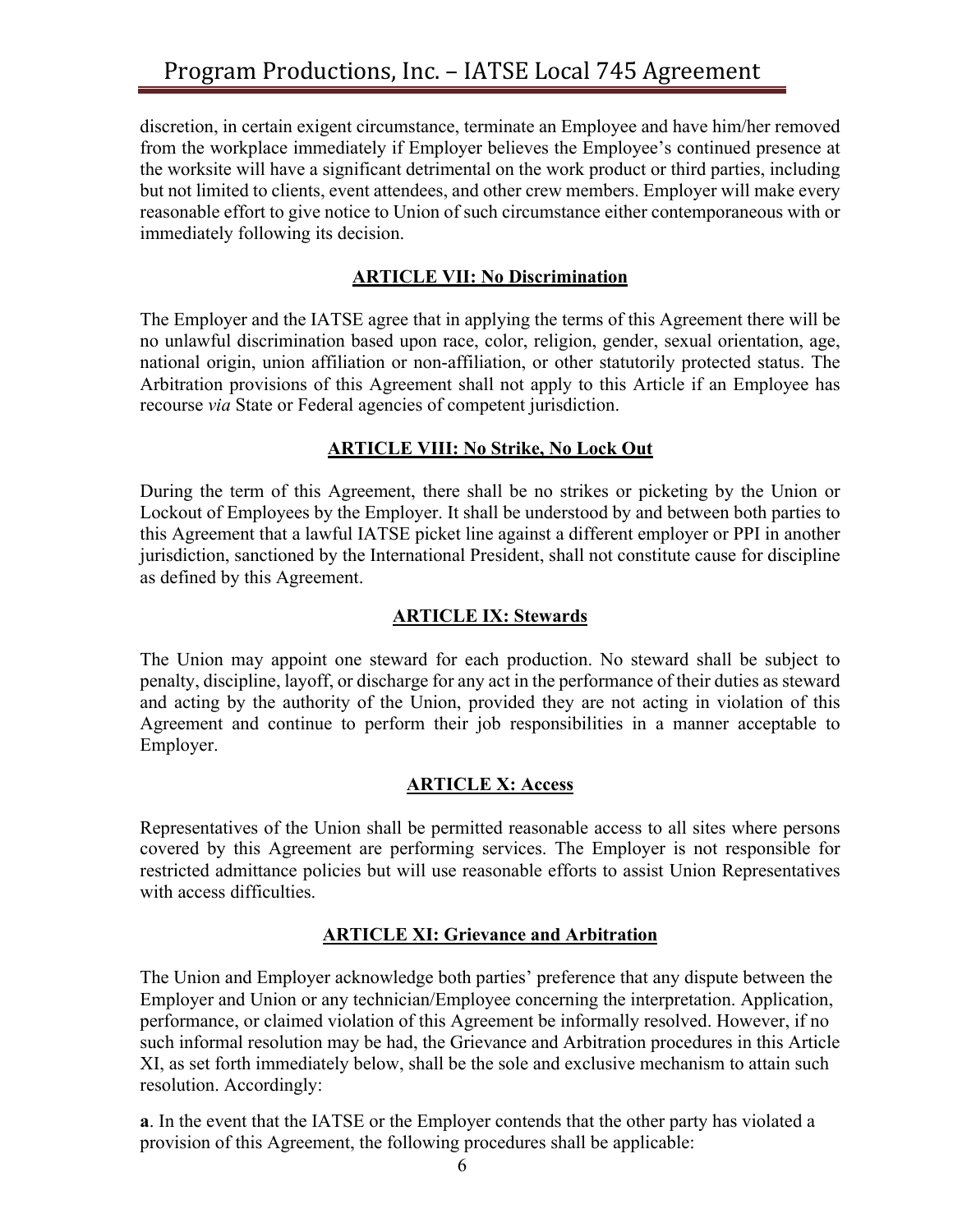- 1. Within fourteen (14) days of the time the Employee, Employer or the Union knew (or reasonably should have known) of the event giving rise to the grievance, the appropriate party must give written notice to the other party of the claim, indicating specifically that a grievance is alleged and identifying the clause(s) within the Agreement so alleged to be in violation and some detail/circumstance of the purported violation. Where initiated by the Employer, such written notice shall be given to the Director of Broadcast for the IATSE and the Local 745 Business Agent.
- 2. A representative of the IATSE and a designated representative of the Employer shall, within fourteen (14) days after service of notice of the claim, meet and discuss the matter and attempt to effect a settlement of said controversy or dispute. Any agreement arrived at by such representatives shall be final and binding.
- 3. In the event that such controversy or dispute is not settled by the Employer and the IATSE within twenty-one (21) days after the written notice given pursuant to paragraph (1) above, or within fourteen (14) days after the meeting referred to in paragraph (2) above, then such controversy or dispute may be submitted to the American Arbitration Association ("AAA") or the Federal Mediation and Conciliation Service ("FMCS") for arbitration pursuant to the labor arbitration rules then in effect. The demand for arbitration must be made in writing, no later than forty (40) days after written notice referred to in paragraph (1) above. Each party shall bear half the cost of the arbitrator's fees and expenses.
- 4. The parties shall first attempt to agree upon an arbitrator. If such agreement is not reached the arbitrator shall be selected from a list obtained from the arbitration service by alternate striking of names with the Union going first.

**b**. Processing a claim or discussing its merits shall not be considered a waiver of a defense that the matter is not arbitrable or that it should be denied for reasons which do not go to the merits.

**c**. The arbitrator shall have no power to modify, add to, or subtract from the terms of this Agreement, but shall only determine whether the Agreement has been violated in the manner alleged in the grievance, and, if so, what the remedy should be within the meaning of the Agreement.

**d**. The Employer is not bound by any past practices or understandings except to the extent such past practices or understandings are specifically stated in this Agreement. Past practice may be used in interpreting or applying an express term of this Agreement but shall not be used to add or modify the express terms of the Agreement.

**e**. The decision of the arbitrator, within the limits indicated above, shall be final and binding upon the grievant and all parties.

**f**. Jurisdictional Disputes: The Company and the Union recognize that one or more unions (competing unions) with other collective bargaining agreements with the Company ("Competing CBA's") may now or in the future claim a jurisdictional dispute concerning the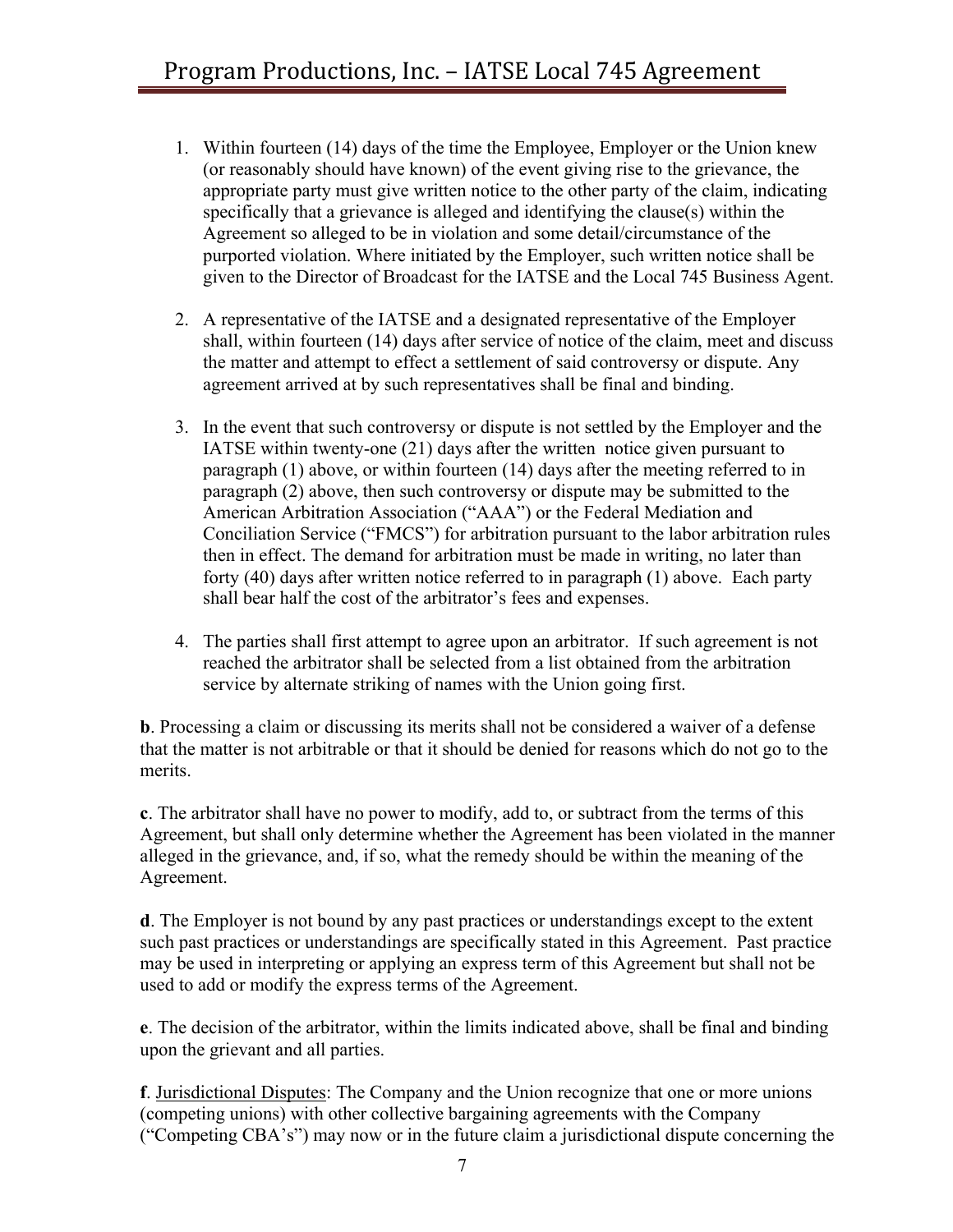work performed pursuant to this Agreement. The terms in this Section (XI.e.) shall constitute an agreed-upon method for resolving such jurisdictional dispute(s) which may include, but are not limited to, dispute(s) between the Union, the Company, and competing unions arising either under this Agreement or Competing CBAs concerning which union's members should be assigned to a job and/or whether the Company has assigned work to a competing union in violation of this Agreement. Whereas the purposes of this Agreement would only be partially addressed by an arbitration not binding on all affected parties, the Union and the Company agree to use the Multiple Party Arbitration procedures set forth herein as their exclusive method of resolving jurisdictional disputes that arise under this Agreement or a Competing CBA.

- 1. Notice and deadline provisions specific to Multiple Party Arbitration of jurisdictional disputes and as follows:
	- i. The party asserting a jurisdictional dispute must provide written notice of same to the other party and competing union(s) within fourteen (14) days after such party knew or reasonably should have known of the jurisdictional dispute and thereby request a meeting to be conducted within fourteen (14) days thereafter, with the other party and competing union(s) to discuss possible resolution.
	- ii. If a resolution cannot be reached after the initial meeting, the Union, the Company, or the competing union(s) may submit the jurisdictional dispute to the FMCS or AAA within fourteen (14) days, the results of which shall be final and binding on the Company, the Union, and any competing unions
- 2. In the event of a jurisdictional dispute in which the Competing CBA does not contain substantially similar provisions for Multiple Party Arbitration of jurisdictional disputes as set forth herein, the Company and the Union will attempt to meet and confer with the competing union(s) regarding notice, deadline(s), and other procedures necessary to resolve the jurisdictional dispute through Multiple Party Arbitration. If the parties are unable to reach such agreement, the Company and the Union agree to submit the jurisdictional dispute to arbitration pursuant to the arbitration provisions contained in this Agreement, with the intent that the jurisdictional dispute be resolved in a single Multiple Party Arbitration proceeding involving the Union, the Company, and the competing union(s), the results of which shall be final and binding on the Company, the Union, and any competing union(s).
- 3. Specific to this Section (f.) Jurisdictional Disputes, in the event of picketing or threat of picketing by one or more of the competing unions in a jurisdictional dispute, and only insofar as all unions involved such dispute have agreed to this provision, as detailed in this Section or under comparative and substantially similar language in other relevant agreements, Employer reserves the right to submit the dispute to the NLRB for resolution.

**g**. If a grievance is not processed at any stage in accordance with stated time limits, it shall be deemed withdrawn. All time limits are subject to extension, but only by mutual written agreement.

# **ARTICLE XII: Minimum Conditions**

#### **a**. Wages:

The minimum wage rates and wage increases shall be as outlined in "APPENDIX A".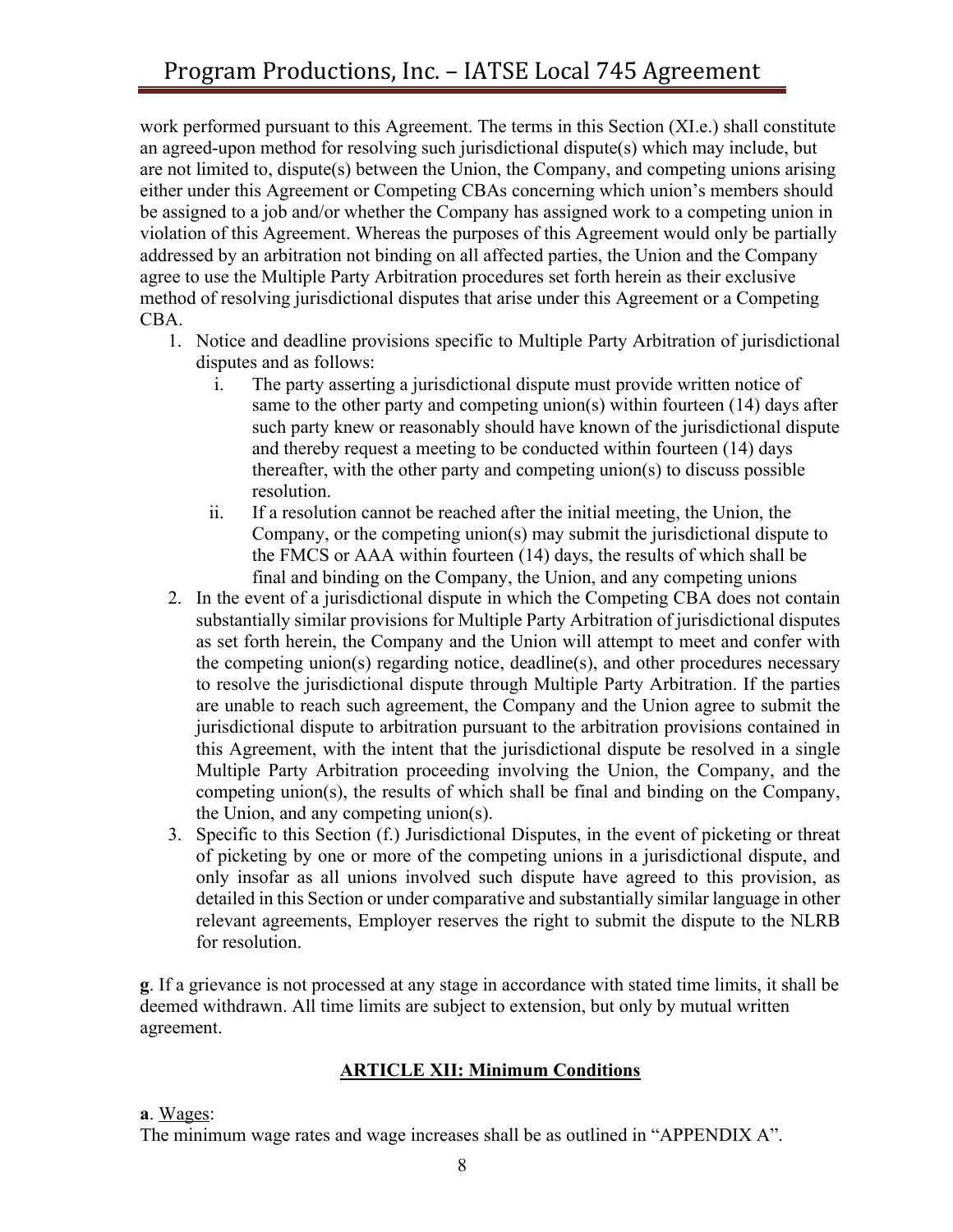## **b**. Work Day:

A regular work day shall be computed by totaling the number of hours between the time an Employee reports to work (but no earlier than the report time ["Call Time"] specified by the Employer) and the time the Employee is dismissed by the management representative on site at the end of such work day, including meal periods. To the extent possible, Employer shall provide Employee forty-eight (48) hours' notice of their report to work time Call Time.

## **c**. 10-Hour Minimum Call:

All Employees shall be guaranteed at least ten (10) hours of paid work. However, if without authorization of on-site client or Employer management representative, an Employee arrives at the worksite after his/her Call Time or leaves the worksite prior to completion of the event and dismissal, the 10-Hour Minimum Call rate may be reduced to reflect Employee's actual time present at the worksite.

## **d**. Work Week:

The workweek shall be Monday through Sunday. The workweek may be amended from time to time, not to exceed two (2) times per calendar year, upon a thirty (30) day notification to the Union. If any party wishes to discuss this provision, such meeting will occur within the thirty (30) day notification period.

## **e**. Overtime:

- 1. For the period up to and including December 31, 2019, the Straight-time Rate shall be calculated by dividing the Daily Rate in Appendix A by eleven (11) pay hours, and:
	- A. Employees 10-Hour Minimum Call shall consist of eight (8) hours at the Straighttime Rate and two (2) hours at one-half (1½) times his/her Straight-time Rate. For any actual hours or fractions thereof worked in excess of ten (10) hours up to and through thirteen (13) elapsed hours (including meal periods) and/or any hours worked in excess of forty (40) straight time hours in any one (1) workweek, Employees shall be compensated at one point six five (1.65) times his/her Straighttime Rate (hereinafter the "Overtime Rate")
	- B. Employees shall receive two point two (2.2) times his/her Straight-time Rate (hereinafter the "Double-Time Rate") for all actual hours or fractions thereof in excess of thirteen (13) elapsed hours from their "in time" on any workday.
- 2. Effective January 1, 2020, the Straight-time Rate shall be calculated by dividing the Daily Rate in Appendix A by ten and one-half (10.5) pay hours, and:
	- A. Employees 10-Hour Minimum Call shall consist of nine (9) hours at the Straighttime Rate (including a one (1) hour paid lunch) and one (1) hour at one-half  $(1\frac{1}{2})$ times his/her Straight-time Rate. For any actual hours or fractions thereof worked in excess of ten (10) hours up to and through thirteen (13) elapsed hours (including meal periods) and/or any hours worked in excess of forty (40) straight time hours in any one (1) workweek, Employees shall be compensated at one and one-half (1.5) times his/her Straight-time Rate (hereinafter the "Overtime Rate")
	- B. Employees shall receive two (2) times his/her Straight-time Rate (hereinafter the "Double-Time Rate") for all actual hours or fractions thereof in excess of thirteen (13) elapsed hours from their "in time" on any workday.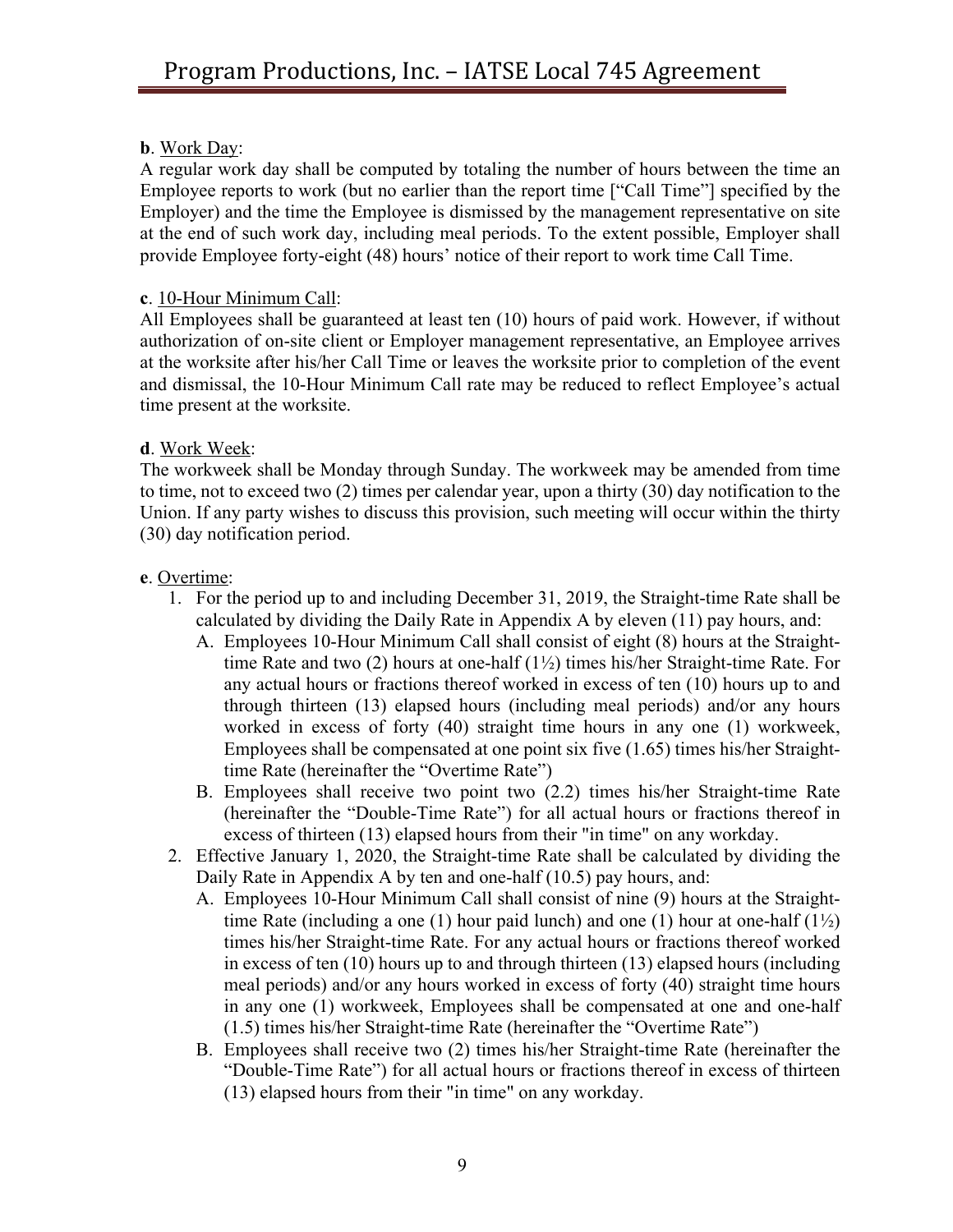**f**. Pyramiding:

It is specifically understood that there shall be no pyramiding of over-time pay made under any of the provision of this agreement. Any payment categorized/described as a "Penalty" due under this Agreement shall not be considered "Pyramiding."

**g**. Double Headers / Multiple Events:

- 1. Traditional Double Header
	- i. For the period up to and including December 31, 2019, Employees working a regular Double Header will receive a Fourteen (14) Hour Minimum Call consisting of ten (10) straight-time hours and four overtime hours in accordance with Section XII.e.1. – Overtime, *above*, resulting in seventeen point one five (17.15) pay hours [ten  $(10)$  straight time hours  $+$  three  $(3)$  hours at  $1.65x +$  one  $(1)$  hour at  $2.2x$ ]. Any work time after fourteen hours elapse shall continue to be paid the Double-Time Rate  $(2.2x)$ .
	- ii. Effective January 1, 2020, Employees working a regular Double Header will receive a Fourteen (14) Hour Minimum Call consisting of nine (9) straight-time hours and five (5) overtime hours in accordance with Section XII.e.2. – Overtime, *above*, and resulting seventeen (17) pay hours [nine (9) straight time hours **+** four (4) hours at 1.5x **+** one and one (1) hour at 2x]. Any work time after fourteen hours elapse shall continue to be paid the Double-Time Rate (2x).
- 2. Employees subject to "short call" or late call (e.g. Statistician, Stage Manager, and Score Box / GFX 2) shall receive overtime in accordance with Section XII.e. – Overtime only for actual hours worked or fractions thereof in excess of ten (10) hours.
- 3. A "day-night double header" is defined as an event where the arena is cleared of patrons between games and a separate ticket is required for the second event. Employees working day-night double headers shall be paid two (2) 10-hour minimum calls.
- 4. Employees who are engaged for two (2) separate events in the same day (e.g., baseball then hockey) shall be paid as two (2) 10-hour minimum calls. The overtime provisions after ten (10) hours in one workday do not apply until after ten (10) hours have been worked.
- 5. Employees will be notified at least one (1) week in advance regarding the existence of multiple events in a single day and be given the option to decline without retribution.
- 6. Match Play and Tournament Events shall be treated/paid as a traditional Double Header under Section g.1., *above*, but Union will consider revised format / minimum calls on a case-by-case basis on written request of Employer

**h**. Meal Periods:

- 1. All meal periods shall be compensated and will be one (1) hour in length. The meal period shall be scheduled as near to the midpoint in the workday as possible and not to exceed the 6th elapsed hour from the Employee's "in time" or return to work from a previous meal break.
- 2. In the event a crewmember misses a meal break due to work, they will be compensated an additional hour at – for the period from July 1, 2019 to December 31, 2019: one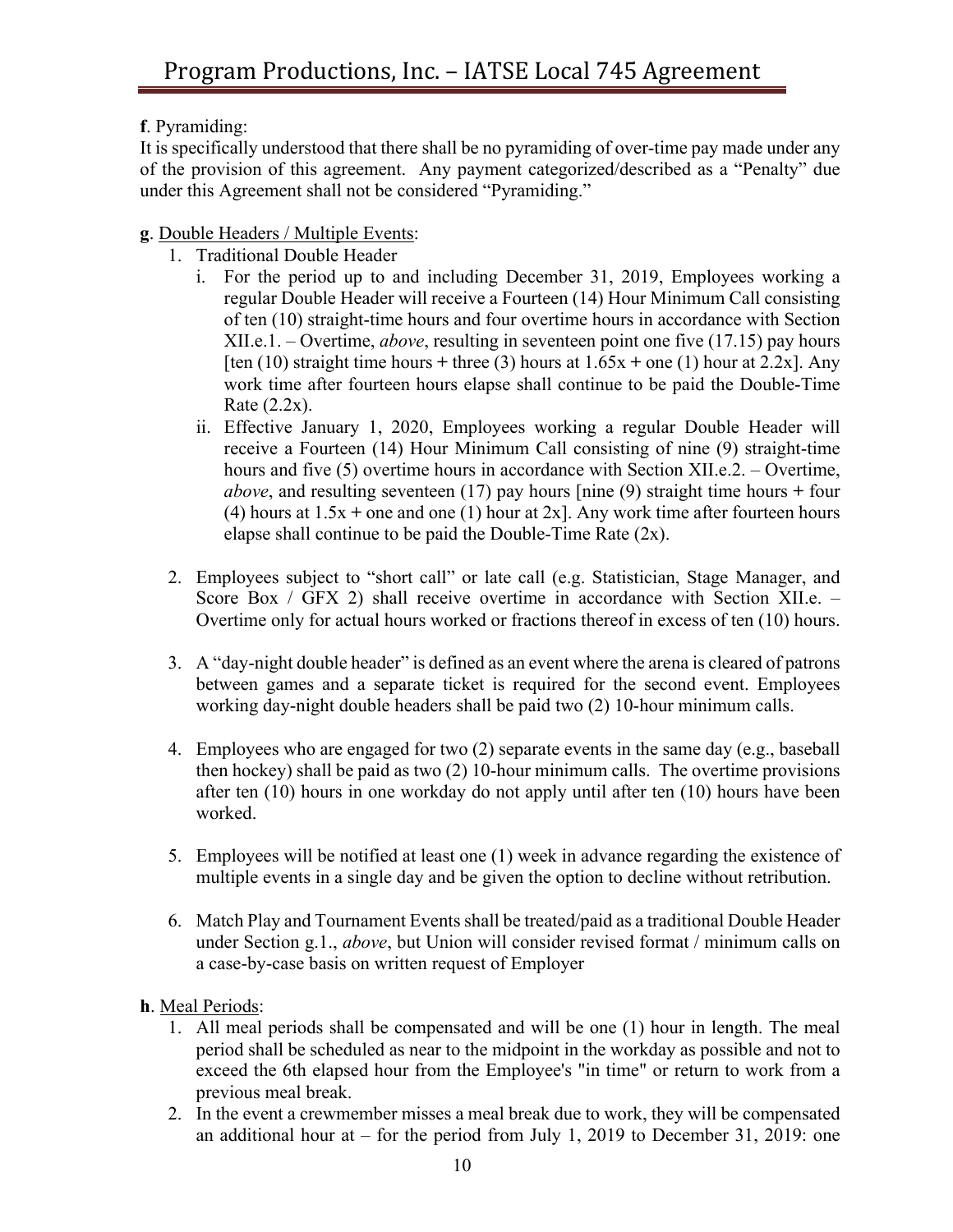point six five (1.65) times; and effective January 1, 2020: one and one-half (1.5) times their Straight-time Rate of pay. however, such additional hour shall not be considered actual work for the purpose(s) of triggering/calculating overtime pay detailed in Section XII.e.1., *above*.

#### **i**. Rest Periods:

- 1. All technicians shall be granted at least two ten (10) minute breaks plus a meal break during a ten-hour shift. The Employer will not unreasonably deny a relief breaks when necessary.
- 2. Employees shall be given ten (10) continuous hours off between the time of dismissal and reporting for the next day's work for the same rights holder / client. This rule shall apply to Employees traveling from one assignment to another, unless early travel is at the Employee's request and later arrangements are available. If less than ten (10) hours in between calls are given, the Employer shall provide one of the following remedies:
	- i. A premium of one and one-half  $(1/2)$  times the Employee's Straight-time Rate shall be paid for hours invading the ten (10) hour rest break.
	- ii. Provide an adjusted call time. The adjusted call time will also count as the Employee's "in time" for the day.
- 3. Employees that must travel after working hours shall be given adequate time and appropriate facilities to clean up before traveling whenever practical to do so.
- **j**. Cancelled Calls:
	- 1. If the Employer cancels an assignment of a previously booked Employee the Employee shall be compensated one half (.5) of their day rate for less than seventy-two (72) hours' notice, and a full day rate for less than forty-eight (48) hours' notice. If the Employer offers (or finds a third party to offer) the Employee another job during that same time period, no additional fee shall be due as long as the job compensation and circumstances relating to that job are substantially equal to the cancelled call.
	- 2. In the event that operations are temporarily curtailed in whole or part, neither party shall be liable in damages for any delay or default in performing hereunder if such delay or default is caused by conditions beyond its control including, but not limited to Acts of God, strikes, wars, riots, or events which frustrate the purpose of broadcast or make it impossible to continue operations. Cancellations of subsequent rounds in league playoffs are not compensable; however, Employer shall be liable for games/matches in a given round of playoffs (e.g. games 6  $\&$  7 in a series that wrapped after game 5).

# **k**. Parking:

Employees' actual parking costs shall be reimbursed by Employer up to twenty dollars \$20.00 per event. Employees shall notify Employer of parking expense within forty-eight (48) hours of the end of the event or, in the case of baseball, the series/homestand. Actual receipts for the expense must be submitted to the Employer within two (2) weeks from the conclusion of the event. Notification of expense incurred and receipt itself may be submitted by electronic means.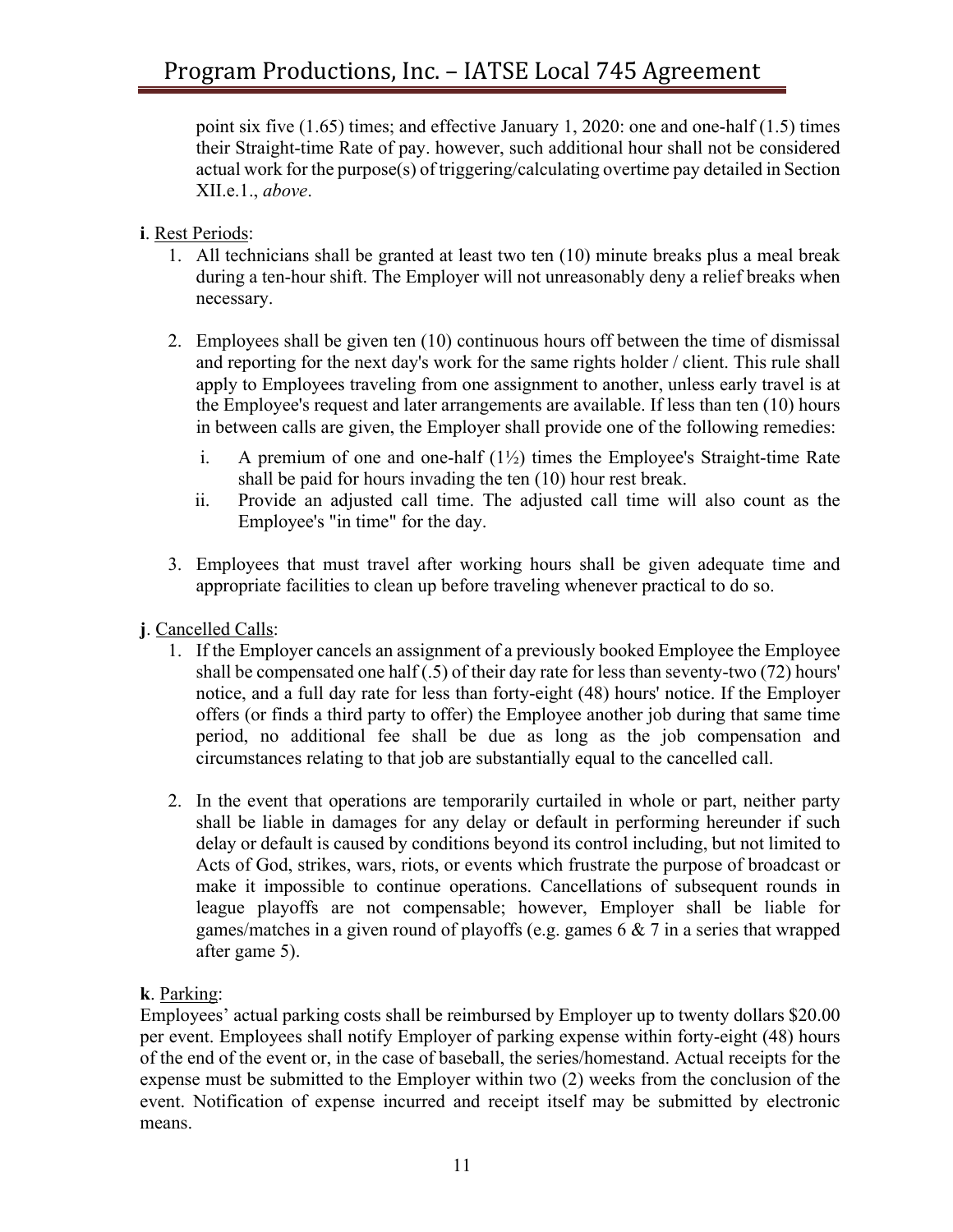# **ARTICLE XIII: Holidays**

**a**. The following shall be deemed Holidays, irrespective of the day of the week on which the holiday may fall: 4th of July, Labor Day, Thanksgiving Day, Christmas Day, New Years' Day, and Memorial Day. Additionally, Christmas and New Years' holiday shall start on 6:00 p.m. the day preceding the holiday and end on midnight at the end of the actual holiday.

**b**. If an Employee is engaged to work or travel on any of the Holidays listed above, the Employee will be compensated at the rate of one and one-half (1.5) times their applicable Appendix A Daily Rate and two (2) times their Straight-time Hourly Rate for all hours worked in excess of the 10-Hour Minimum Call.

# **ARTICLE XIV: Payment of Wages**

**a**. Employer shall maintain a regular payroll period. Employee's checks are issued and mailed, or in the case of direct deposit, deposited on the third (3rd) Friday following their work week.

**b**. The Company shall provide each Employee a breakdown of all monies and benefits paid and any amounts deducted in the previous (each) Pay Period *via* Program Production's website, web portal, or "App."

**c**. At no time shall the duties of any Employee covered by this Agreement include the handling of Company cash.

# **ARTICLE XV: Job Classifications**

Staffing minimums in this Article XV presume Employer is engaged by its client as the principal/primary crewer for events subject to this Agreement. If Employer is engaged to fill supplemental/additional crew positions for another principal/primary crewer, it will provide notice of same to the local's Business Agent. Bargaining unit personnel shall, regardless, not be responsible for crowd management/control.

**a**. Technical Directors (TD): Shall work under the direction of the Producer, Director, and/or Employer Representative to implement their instructions for providing the visual portion of the telecast. The Technical Director shall have the required skills to program and operate the required switcher, DVE's, capture/playback equipment/fast forward channel outputs, still store, and other related equipment necessary to the fulfillment of their job skills/responsibilities. Additional skills include, but are not limited to: layout of the monitor wall and tallies, coordination of the tech schedule, and performing fax and transmission checks.

**b**. Audio Mixers (A1**)**: Shall work under the direction of the Producer, Director, and/or Employer Representative to implement their instructions for providing the audio and communications portion of a telecast. The Audio A1 shall have the required skills to program and operate the required audio board and other equipment related to mixing, editing, dubbing, transferring, routing, and patching of the required audio, communications, and RF portion of a telecast and to operate/perform other related equipment/services necessary to the fulfillment of their job skills/responsibilities. Additional skills include, but are not limited to: running and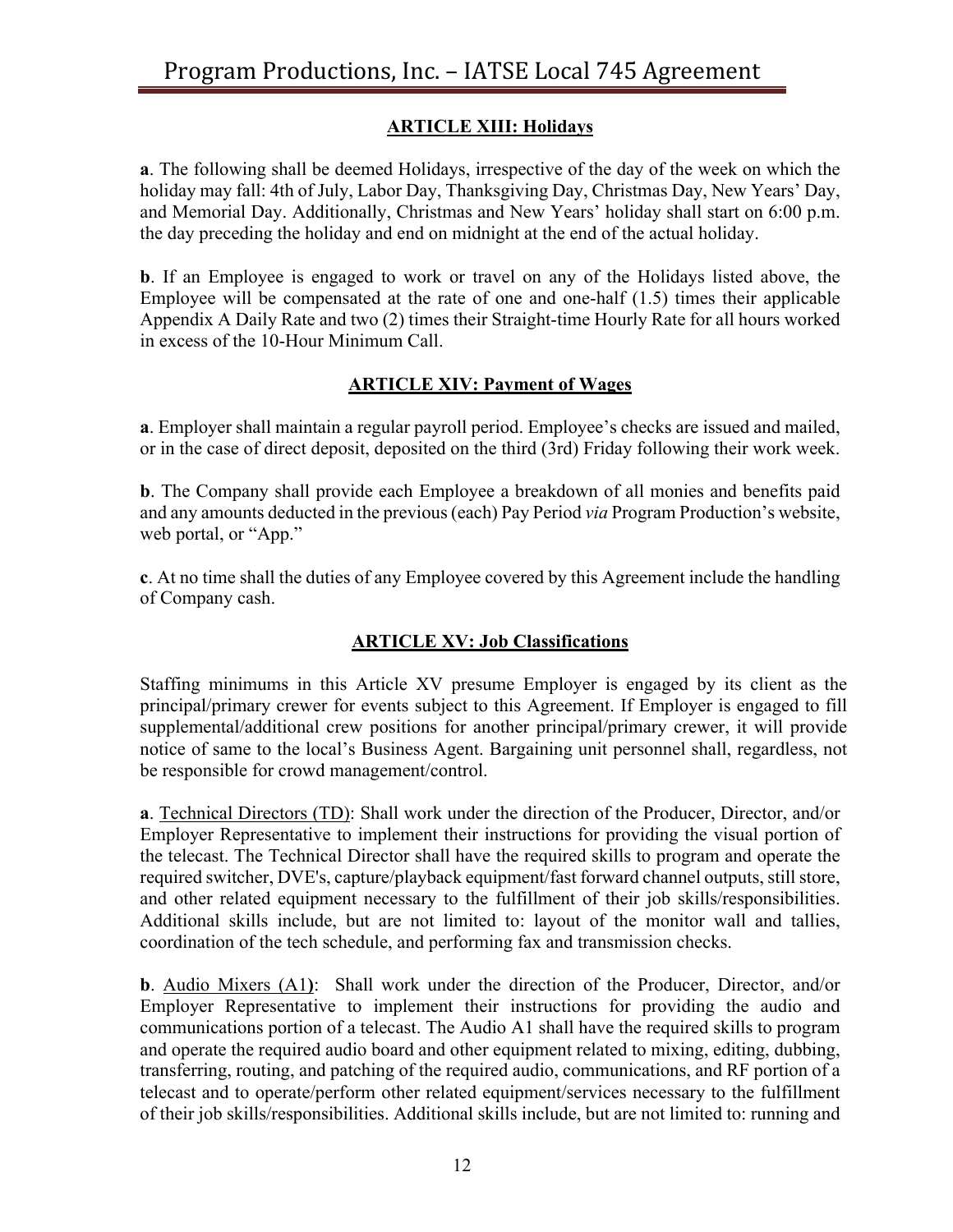interfacing of multiple building-to-truck, truck-to-truck, and other interconnect cabling and performing fax and transmission checks.

**c**. Audio Assistants **(**A2**)**: Shall work under the direction of the Producer, Director, and/or Employer Representative to implement their instructions for providing the audio portion of a telecast. The Audio A2 shall have the required skill to setup and troubleshoot microphones, intercom, and cabling related to the audio, communications and RF portion of a telecast and to operate/perform other related equipment/services necessary to the fulfillment of their job skills/responsibilities. Additional skills include, but are not limited to: assisting/relieving the A1 with their direct skills as may be required and running and interfacing of multiple buildingto-truck, truck-to-truck and other interconnecting cabling.

Audio:

- On a show where there are two (2) or more "on camera" positions used back to back during a single production (e.g. interviews or commentary using headsets, shotgun mics, stick mics, etc.), the company shall engage at least two Assistant Audio Technicians.
- At least two (2) audio assistants shall be employed on productions utilizing RF equipment.
- Audio Assistants shall not be asked to perform the duties of the Stage Manager, or operate cameras.
- For dual feeds there will be a separate audio crew.
- At least one (1) Audio A2 will be employed for each production.

**d**. Video Controller**s (**V1**)**: Shall work under the direction of the Producer, Director, and/or Employer Representative to implement their instructions for providing the image portion of a telecast. The V1 shall have the required skills to execute camera and video cabling, connections, and patching, to maintain images to broadcast standards, and to operate/perform other related equipment/services necessary to the fulfillment of their job skills and responsibilities. Additional skills include, but are not limited to: running and interfacing of multiple building-to-truck, truck-to-truck, and other interconnect cabling.

**e**. Assistant Video Controller (V2): Shall work under the direction of the Video Controller (V1), Producer, Director, and/or Employer Representative to implement their instructions for providing the image portion of a telecast. The Assistant Video Controller (V2) shall have the required skills to execute camera and video cabling, connections, and patching; to maintain images to broadcast standards; and to operate/perform other related equipment/services necessary to the fulfillment of their job skills and responsibilities. Additional skills include but are not limited to: assisting/relieving the V1 with their direct skills as may be required; running and interfacing with multiple building-to-truck, truck-to-truck, and other interconnected cabling.

Video:

- A single Video Controller can paint and/or iris no more than nine (9) cameras including color corrected feeds. Clock, scoreboard, and locked off POVS are not included unless the video controller is asked to actively color correct the POVS. After nine (9) cameras a second experienced video controller is required.
- In the event of a dual feed there shall be a second Video Controller engaged.
- Where a second Video Controller is engaged, they shall be assumed to share the overall video workload.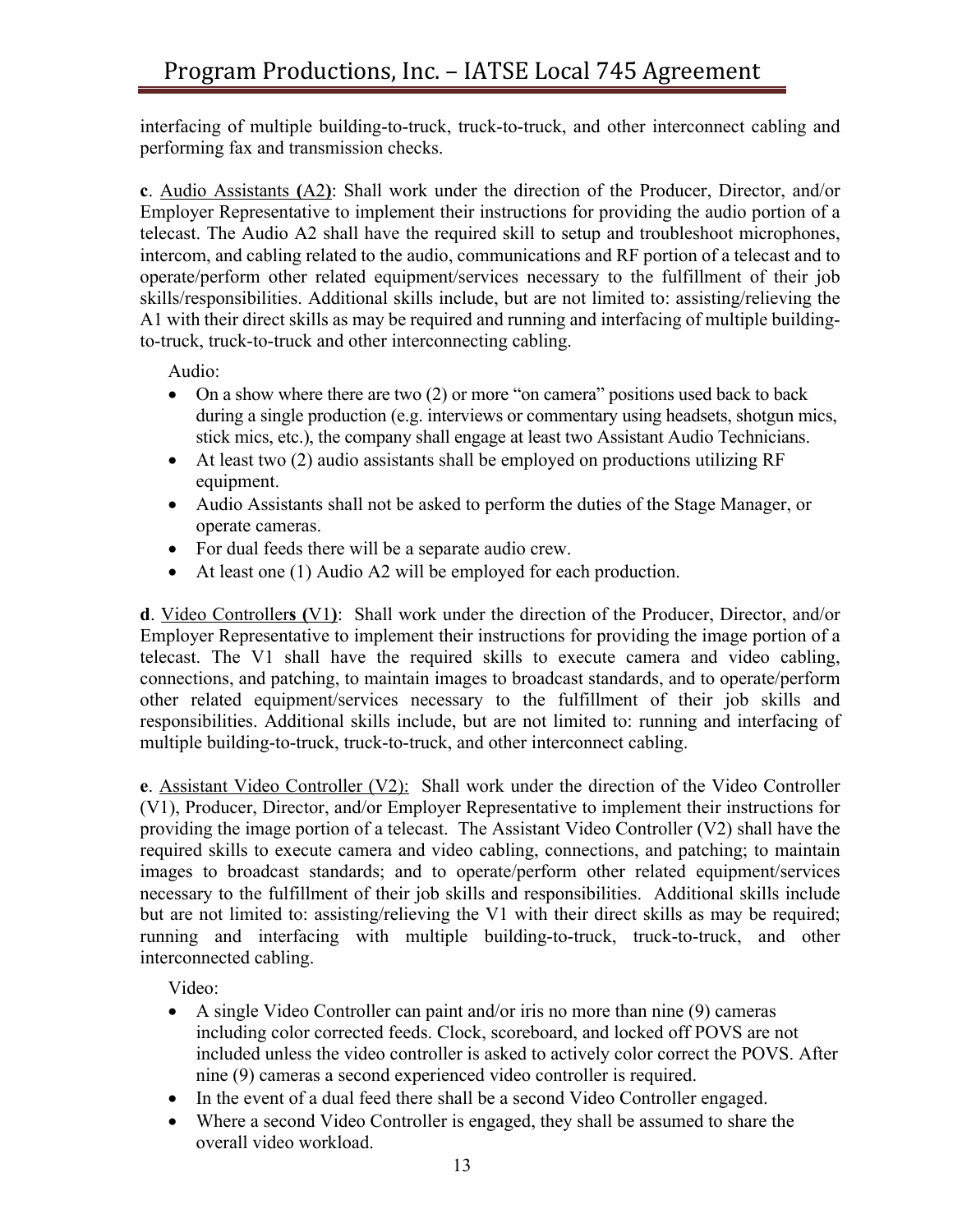**f**. Graphics Operator: Shall work under the direction of the Producer, Director, and/or Employer Representative to implement their instructions for providing the graphics portion of a telecast. The Graphics Operator shall have the required skills to program, operate, and download the required graphics elements (manually or *via* download). The Graphics Operator will use a generator/computer to create, program, edit, and display graphics and operate perform other related equipment/services necessary to the fulfillment of their job skills and responsibilities.

Graphics:

• Graphics Operator shall receive an additional fifty-dollar (\$50.00) fee if no Graphics Coordinator is hired.

**g**. Graphics Coordinator: Shall work under the direction of the Producer, Director, and/or Employer Representative to implement their instructions for coordinating the graphics portion of a telecast. The Graphics Coordinator shall have the required skills to assist the Graphics Operator and/or coordinate the required graphics used on air and to operate/perform other related equipment/services necessary to the fulfillment of their job skills and responsibilities.

**h**. Hard Camera Operator: Shall work under the direction of the Producer, Director, and/or Employer Representative to implement their instructions for providing hard studio-type camera operations. The Hard Camera Operator shall have the required skills to cable, assemble, and operate hard studio-type video cameras and assist with cabling and setup of video monitors, lighting, telestrator, and radar/speed gun. Operators shall have the ability to assist the Video Controllers and truck engineers in troubleshooting and to operate perform other related equipment/services necessary to the fulfillment of their job skills and responsibilities. Additional skills include, but are not limited to: running of multiple building-to-truck, truckto-truck, and interconnect cabling.

**i**. Handheld Camera Operator: Shall work under the direction of the Producer, Director, and/or Employer Representative to implement their instructions for providing handheld camera operations. The Handheld Camera Operator shall have the required skills to cable, assemble and operate handheld video cameras and assist with cabling and setup of video monitors, lighting, telestrator, and radar/speed gun. Operators shall have the ability to assist the Video Controllers and truck engineers in troubleshooting and to operate/perform other related equipment/services necessary to the fulfillment of their job skills and responsibilities. Additional skills include, but are not limited to: running of multiple building-to-truck, truckto-truck, and other interconnect cabling.

**j**. Robotic Camera Operator: Shall work under the direction of the Producer, Director, and/or Employer Representative to implement their instructions for providing remote-controlled camera operations. The Robotic Camera Operator shall have the required skill to cable, assemble, balance, operate, and tear down the robotic-style camera crane as well as the ancillary equipment that goes with robotics. The Robotic Camera Operator shall have the ability to assist the Video Controller(s) and truck engineers in troubleshooting and to operate/perform other related equipment/services necessary to the fulfillment of their job skills and responsibilities. Additional skills include, but are not limited to: running of multiple building-to-truck, truck-to-truck, and other interconnect cabling. If a handheld camera is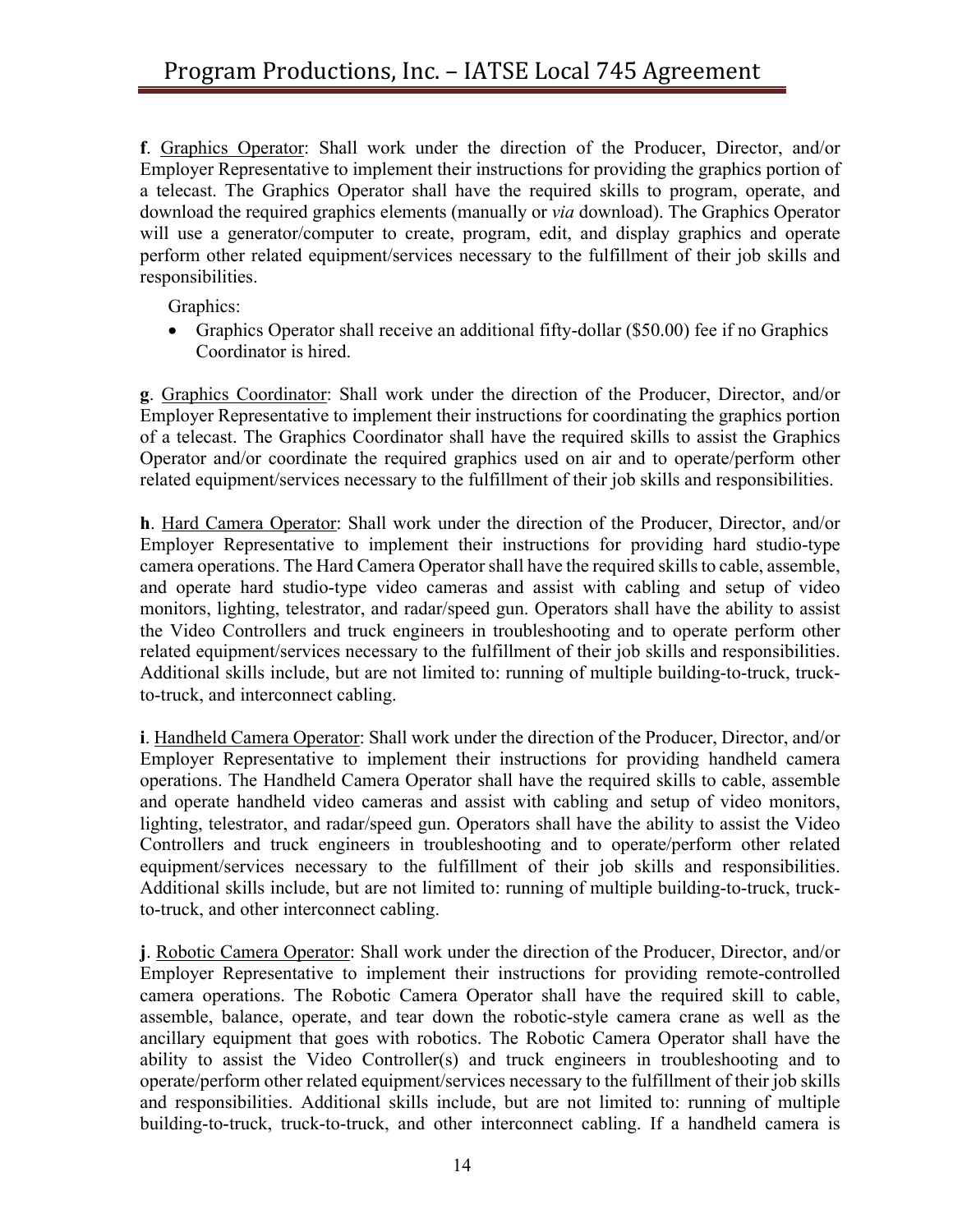operated in a studio configuration, it shall be paid at the Hard Camera rate. Studio configuration is generally defined as a camera set up with a remote zoom control, remote focus control, and a remote (non-ocular style) viewfinder.

**k**. Jib Camera Operator: Shall work under the direction of the Producer, Director, and/or Employer Representative to implement their directions to provide quality jib-camera maneuvers. The Jib Operator shall have the required skills to cable, assemble, balance, operate, and tear down jib-style camera crane as well as the ancillary equipment that goes with the crane. The operator shall have the ability to assist Video Controller(s) and Engineers in troubleshooting and to operate/perform other related equipment/services necessary to the fulfillment of their job skills and responsibilities.

**l**. Stabilized Camera Operator: Shall work under the direction of the Producer, Director, and/or Employer Representative to implement their instructions for providing remote-controlled camera operations. The Stabilizing Camera Operator shall have the required skill to cable, assemble, balance, operate, and tear down the camera as well as the ancillary equipment that goes with the Stabilizing Camera. The Stabilizing Camera Operator shall have the ability to assist the Video Controller(s) and truck engineers in troubleshooting and to operate/perform other related equipment/services necessary to the fulfillment of their job skills and responsibilities. Additional skills include, but are not limited to: running of multiple buildingto-truck, truck-to-truck, and other interconnect cabling.

Camera:

- Robotic Camera Operators shall receive the same Call Time as the earliest Camera Operator for the event. Robotic Operators shall not be required to operate more than two (2) cameras at any one time or set up more than one system without assistance (for example; a utility to provide assistance).
- Any Employee not engaged as a Camera Operator will receive additional compensation of twenty-five dollars (\$25.00) for operating "Booth" cameras for twenty (20) minutes or less.
- Any Camera Operator performing ENG duties shall receive an additional seventy-five dollars (\$75.00) per shift (limited to one \$75.00 fee per show).

**m**. Capture Playback Operator 3 (RO/CPO3): Shall work under the direction of the Producer, Director, and/or Employer Representative and/or Tape AD/Tape Producer to implement their instructions for providing record/playback/slomo operation of a Videotape machine or Replay Only device. The CPO3 shall have the required skills to record, slomo, and playback recorded elements and to operate/perform other related equipment/services necessary to the fulfillment of their job skills and responsibilities.

**n**. Capture Playback Operator 2 (CPO2): Shall work under the direction of the Director, Producer, and/or Employer Representative to implement their instructions for providing record/playback/slomo operation of videotape machine(s) or digital recording device. The CPO2 shall have the required skills to record, slomo, perform simple editing functions for rollouts and bumpers only, and playback recorded elements and to operate/perform other related equipment/services necessary to the fulfillment of their job skills and responsibilities. Additional skills include, but are not limited to: monitor and router layout and organizing and assembling melts.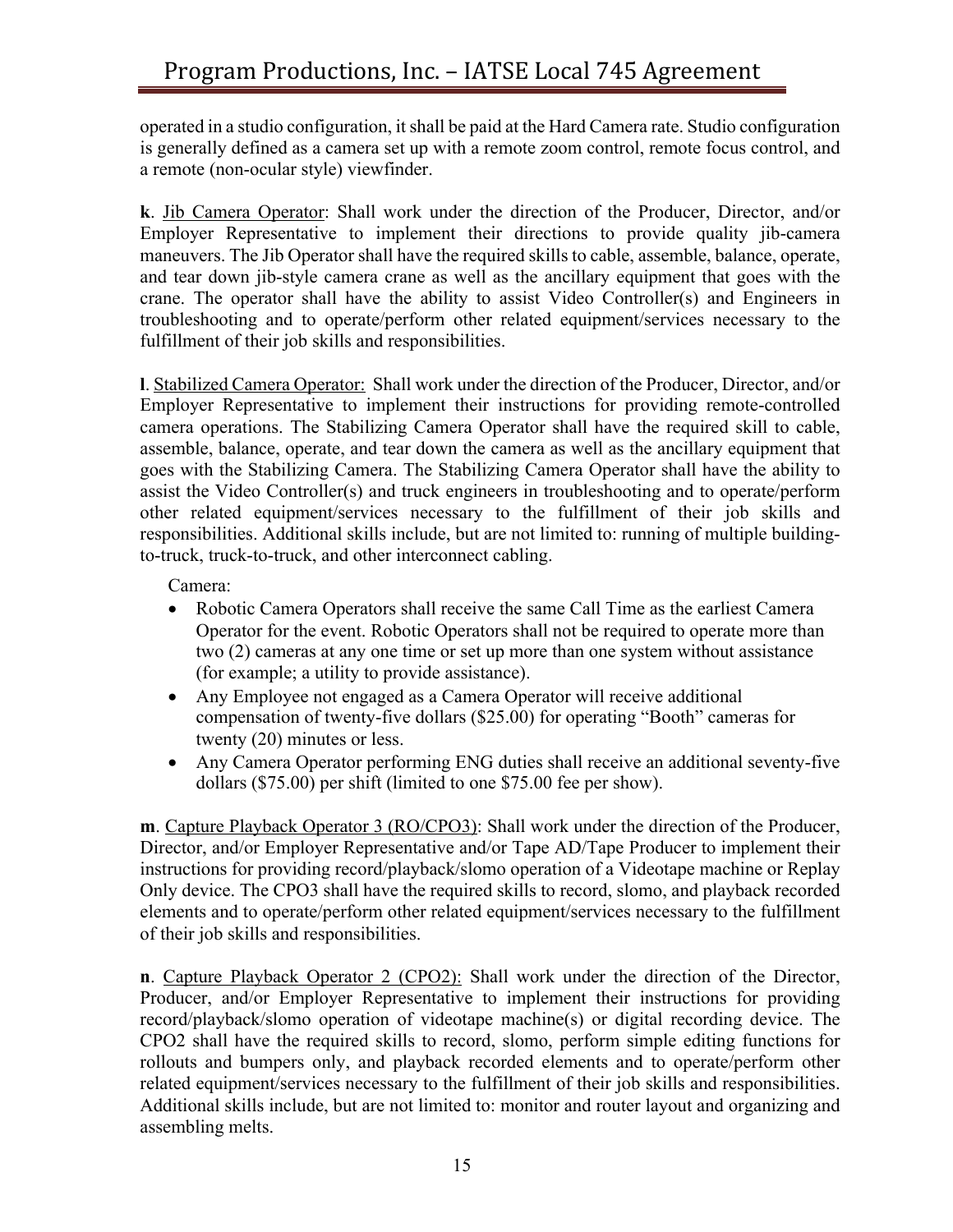**o**. Capture Playback Operator 1 (Lead EVS/CPO1): Shall work under the direction of the Producer, Director, and/or Employer Representative and/or Tape AD/Tape Producer to implement their instructions for providing record/playback/slomo operation and playlist execution of a multi-channel video recording device. The CPO1 shall have the required skills to record, edit (assembly of various elements), slomo, playback, construct, and execute elements/playlists and to operate/perform other related equipment/services necessary to the fulfillment of their job skills. Additional skills include, but are not limited to: monitor and router layout and organizing and assembling melts.

Capture Playback:

- Operators shall not be assigned to run more than two (2) slow motion machines at one  $(1)$  time.
- Multi-channel machines: If more than four (4) sources are utilized, a minimum of three (3) operators shall be employed. A CPO3 will not be responsible for more than four (4) production-controlled sources during a show. A 6-channel machine operator will be paid at the CPO1 regular rate of pay.

**p**. Score Box Operator: Shall work under the direction of the Producer, Director, and/or Employer Representative to implement their instructions for providing score box computer, operations. The Score Box Operator shall have the required skills to setup and operate the required computer, to input statistics and graphic elements (manually or via download), and to operate/perform other related equipment/services necessary to the fulfillment of their job skills and responsibilities. Additional skills include, but are not limited to: setup and troubleshooting of radar/speed gun.

If the Employer utilizes a score box during the production, it must employ an Operator unless the score box is used to only display a logo and/or automated data (e.g. time or score).

**q**. Utility: Shall work under the direction of the Producer, Director, Employer Representative, and/or others to implement their instructions for assisting camera and/other operations. The Utility shall have the required skills to cable and assist with the operations of all video, audio, and lighting equipment, provide active cable assistance to moving camera operators during all phases of camera operations, assist other crew and truck engineers in troubleshooting, and to perform other related services necessary to the fulfillment of their job skills and responsibilities. Additional skills include, but are not limited to: running of multiple building to-truck, truck-to-truck, and other interconnecting cabling and setup of monitors, radar/speed gun, and telestrator (also including sets and stage materials).

Utility:

• A dedicated Utility worker shall be assigned to all Handheld Camera Operators, unless the handheld camera is at a location that does not substantially move during the event.

**r**. Stage Manager: Shall work under the direction of the Producer, Director, and/or Employer Representative to implement their instructions for providing management of on-air talent. The Stage Manager shall have the required skills to assist talent and operate/perform other related equipment/services necessary to the fulfillment of their job skills and responsibilities.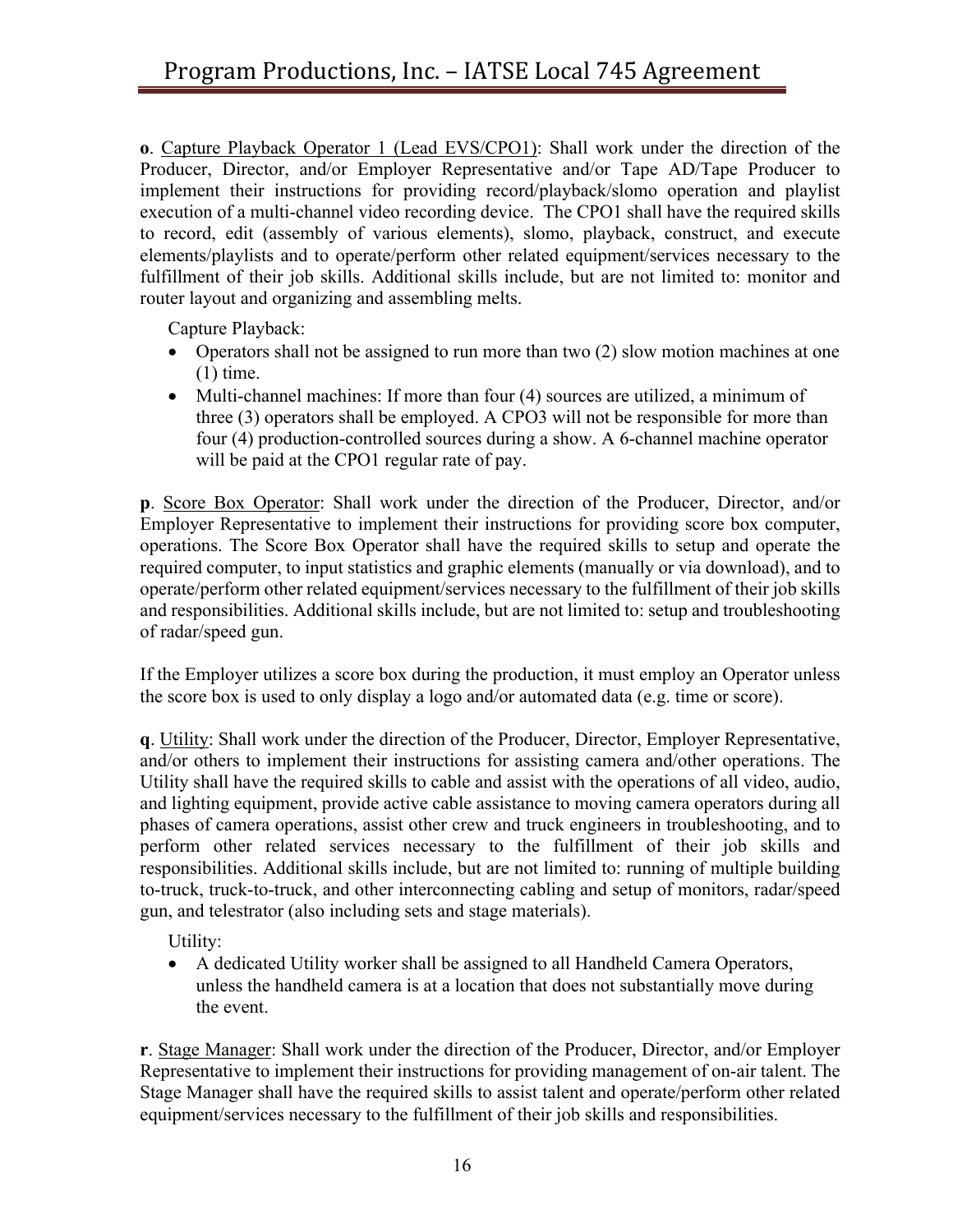If a late call individual's (Score Box Operator, Stage Manager, or Statistician) Call Time is adjusted to earlier than three (3) hours before the game/event start time, prior arrangements will be made with that Employee.

**s**. Statistician: Shall work under the direction of the Producer, Director, Graphics Coordinator, Employer Representative, and/or talent to provide statistical information for the Graphics Coordinator and/or talent that pertains to the event as necessary to inform the talent and/or help build graphics for the broadcast. The Statistician should have the knowledge and the ability to research game information as it pertains to the event.

## **ARTICLE XVI: Working Out of Classification and Extra Duty**

An Employee whose call was for a given classification but is then assigned the duties of higher paid classification shall be paid at the rate of the higher paid classification for the entire day, except for operation of the booth or clock cameras for twenty (20) minutes or less in duration. Such higher paid classification shall not be considered that Employee's new minimum.

# **ARTICLE XVII: Safety and Health**

**a**. The Employer recognizes the need to provide Employees a safe and healthy working environment. If safety gear is required for an assignment, the Employer shall provide such gear.

**b**. The Employer or the client will provide a representative on site that will have knowledge of the client's requirement for the broadcast and will supervise the crew. Such individual shall be considered the Point of Contact ("POC") for the production.

**c**. If a possible unsafe situation occurs during an event, the potential problem should immediately be reported to the POC or Employer / Management Representative on site, who will consult with the job steward and shall make any adjustments to hazards that the management representative feels need immediate attention. No Employee shall be disciplined or discharged for failure to participate in an activity that exposes the individual to danger.

**d**. An active and authoritative safety committee consisting of at least one (1) member of the Union local and one (1) Employer representative shall be established and shall meet as needed to discuss safety problems. The local representative may request that an IATSE International Representative serve in place of or in addition to the local representative. The designated union committee member shall not suffer any loss of wages with respect to any meeting involving safety matters.

**e**. Any Employee can inform the safety committee of possible unsafe working conditions. The committee will investigate and within five (5) workdays and, either advise the Employer of any unsafe condition(s) or advise the Employee that no unsafe condition exists. If the Employer is advised of an unsafe work condition, the condition will be investigated within five (5) days and corrected as needed.

**f**. Where access to rest rooms is considered inconvenient, the Employer will provide adequate facilities near the truck location to the extent under Employer's control.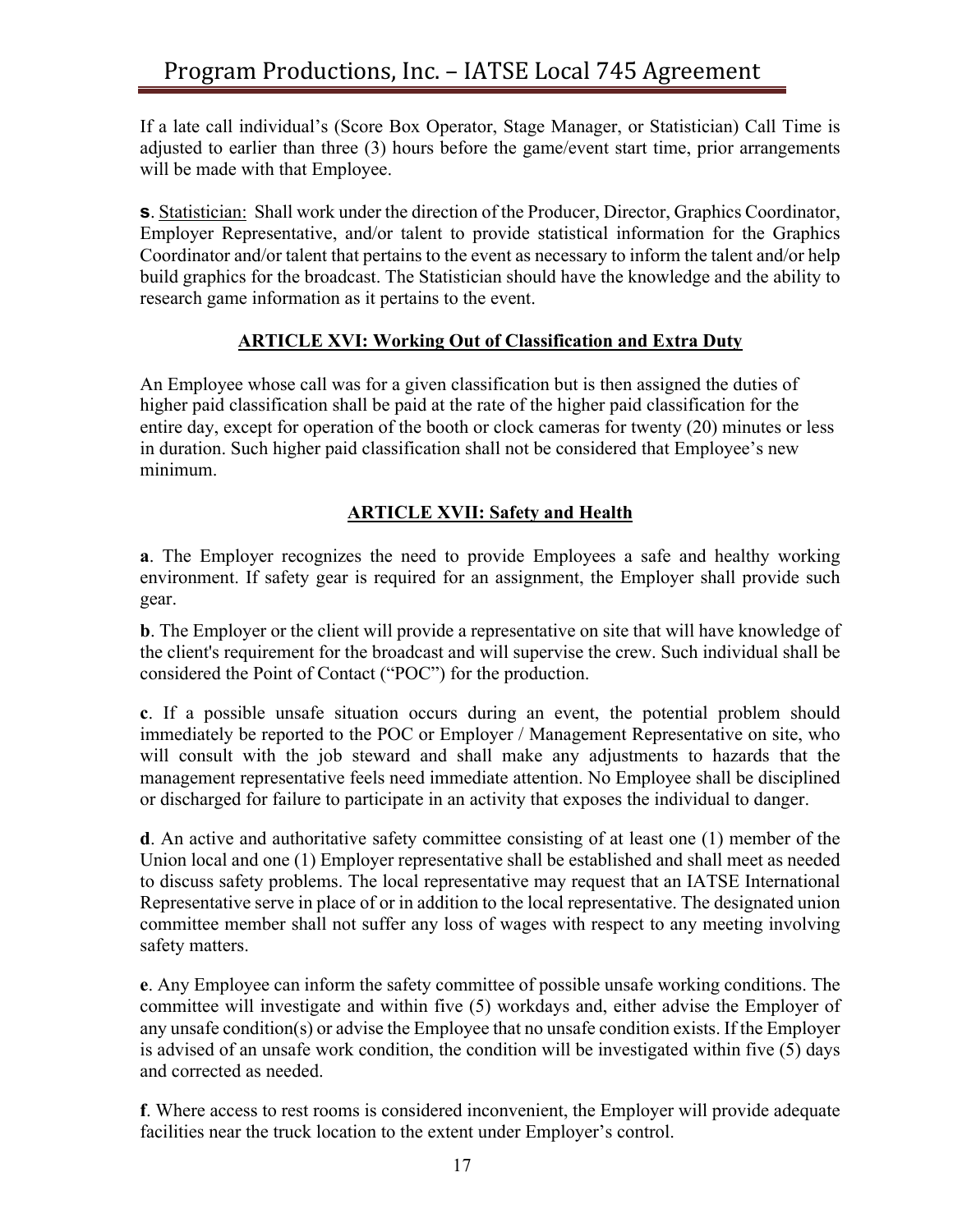**g**. Cool water will be made available at the truck location from the start to the end of the work call.

# **ARTICLE XVIII: Training and New Technology**

**a**. The Employer and the Union both agree that it is important for Employees to continue to advance their skill and abilities. As new technology emerges the Employer's first priority, to insure the availability of qualified freelancers, will be to train current freelancers in the new technology.

**b**. Any freelancer currently on the hire list can ask for training in a new job category, and receive that training, as time, training personnel, and equipment are available. Training positions will not be added to an event unless a normal full crew is assigned to the event, in addition to the trainee. If the Employer bills for the trainee's hours the trainee shall also be paid the billed rate; otherwise, the trainee is unpaid. The Employer and the Employee shall mutually agree on compensation to train or supervise training of another Employee. If the Employer and trainer are unable to agree on compensation, the Union may assist the process of trainer compensation on a case-by-case basis. Wherever possible, the Union will encourage access to and resources from the IATSE Training Trust.

## **ARTICLE XIX: Joint Training Committee**

The Employer and the Union agree that advances in technology require a forum to discuss and resolve issues related to the training of Employees covered by this Agreement. To that end, the parties hereby establish a joint training committee. The Committee will research and develop training programs, which are of mutual benefit to the Employer and the Union. The Committee members will be selected on an *ad hoc* basis and will meet and confer at a time agreeable to both parties.

#### **ARTICLE XX: Prior Approval for Premium or Penalty Payment**

When an agent of the rights holder requests or compels a technician(s) to provide any of services which require the Employer to pay a premium or penalty for such work, they shall initial a check off sheet that indicates the request(s), and/or have such duties approved by the appropriate Employer designee.

#### **ARTICLE XXI: Travel**

**a.** Subject to the following, Employer shall reimburse each Employee for all travel and living expenses when travel by such Employee is required or authorized. All travel time in connection with any such assignment shall be credited as time worked. For the purposes of this Article, the following definitions apply:

- Local Hire: A Local Hire is an individual who lives within sixty (60) miles of the event location assigned for work. Any such individual is not paid for travel time nor mileage to or from the venue. As such, the Technician's time starts and ends at the site of assignment.
- Distant Hire: A Distant Hire is any Employee who lives more than sixty (60) miles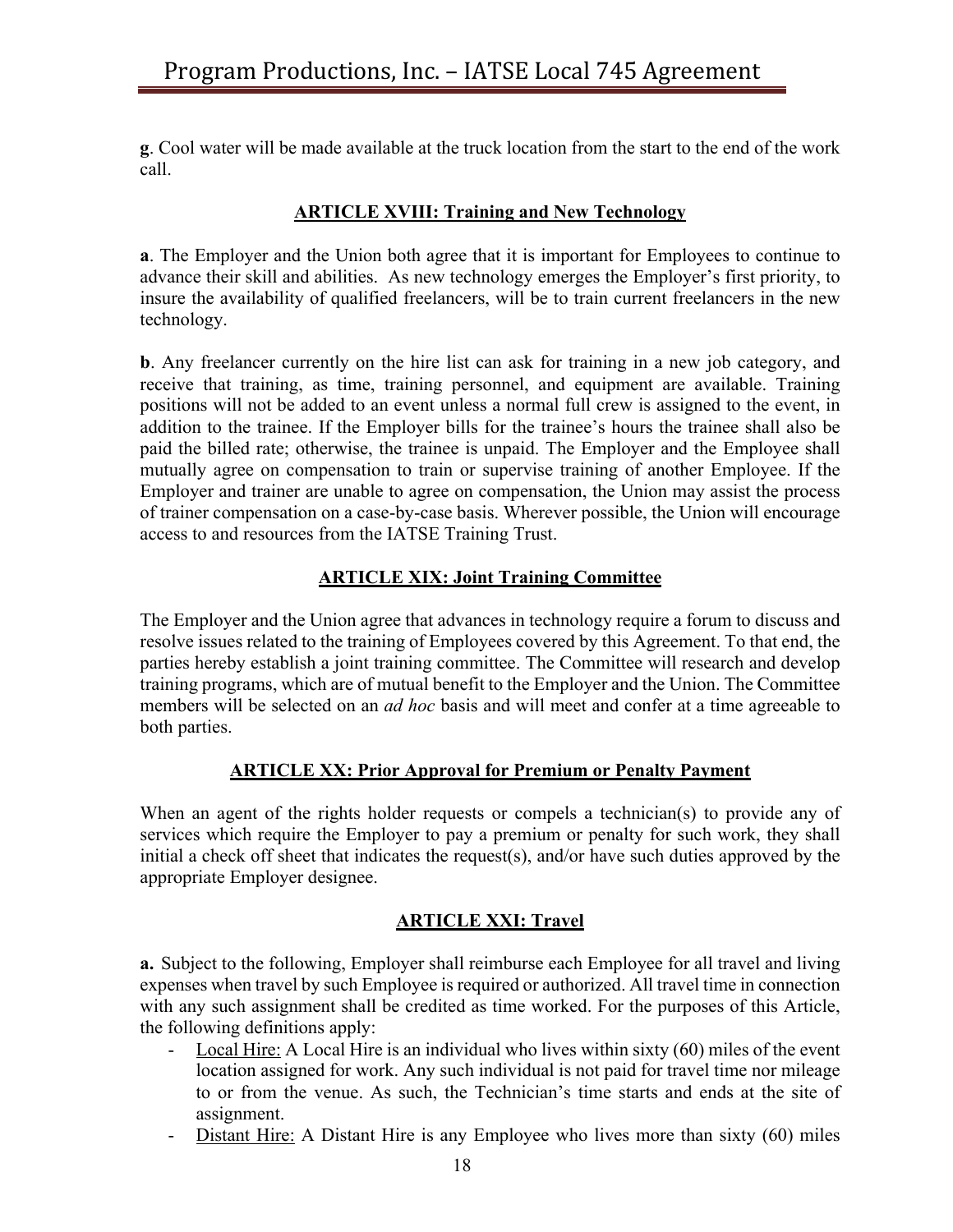from the event location so assigned. Such location shall be considered a Distant Location. Employer shall provide Distant Hires overnight lodging as necessary and, regardless, a *per diem* of fifty-five dollars (\$55.00) for each day or fraction thereof spent traveling.

**b.** Travel by common carrier: Compensation for time spent traveling by common carrier shall commence two (2) hours or one (1) hour for charter plane travel, prior to the scheduled flight time and stops one (1) hour after the completion of the flight. Travel time of five (5) hours or less shall be paid at one-half  $(\frac{1}{2})$  the Employee's Minimum 10-hour Day Rate. Travel time in excess of five (5) hours up to and including ten (10) hours, shall be paid their minimum 10 hour Day Rate as detailed in Article XII – Minimum Conditions. In the event an Employee travels by common carrier in excess of ten (10) hours, all overtime provisions outlined in Article XII shall apply.

- If common carrier travel is cancelled and rescheduled, the Employee shall be compensated for a Dark Day, as set forth below.

**c.** Local travel by car: A Local Hire is not paid for travel time nor mileage to or from the venue. As such, the Technician's time starts and ends at the site of assignment.

**d.** Distant travel by car: If a Distant Hire is authorized and travels by car to the location, their mileage will be reimbursed and actual hours required for the drive from the Employee's residence to the work location will be paid at an Hourly Travel Rate of twenty-five dollars (\$25.00) per hour. For work-and-travel or travel-and-work days, all time shall be considered work time for the purposes of calculating overtime. When traveling by car on travel only days, Employees traveling five (5) hours or less shall be paid five (5) hours at the Hourly Travel Rate. Employees traveling by car in excess of five (5) hours up to and including eight (8) hours shall be paid eight (8) hours at the hourly Travel Rate. Employees traveling by car in excess of eight (8) hours up to and including ten (10) hours shall be paid their minimum 10-hour Day Rate as detailed in Article XII – Minimum Conditions. An Employee traveling by car in excess of ten (10) hours shall be paid their 10-hour Day Rate and all overtime provisions of Article XII shall apply.

**e.** Lodging: The Employer shall provide for all hotel accommodations (which will also be full-service whenever possible). All hotel rooms will be provided on the basis of single occupancy. Any extenuating circumstances will be discussed with the Union and a request for a waiver by the Employer will not be unreasonably denied. If the hotel is more than fifteen (15) minutes' drive from event location (as calculated by MapQuest or similar program/app), a Distant Hire's time starts and ends at the hotel location, and the time spent in transit between the hotel and the event shall be considered work time.

**f.** Distant Location Parking and Personal Vehicle Use: Employees on Distant Location shall use crew transportation when provided by Employer wherever practicable. Employer may, alternatively, authorize Employees to rent vehicles or use their personal vehicles.

- Employees driving rental vehicle and/or their personal vehicles on Distant Location shall be reimbursed all parking expenses at the hotel and event location.

\* Employees with rental and personal vehicles shall seek remote/discount over-night parking nearby their hotel whenever reasonable to do so. Employer may provide detail of such remote/discount facilities to assist same.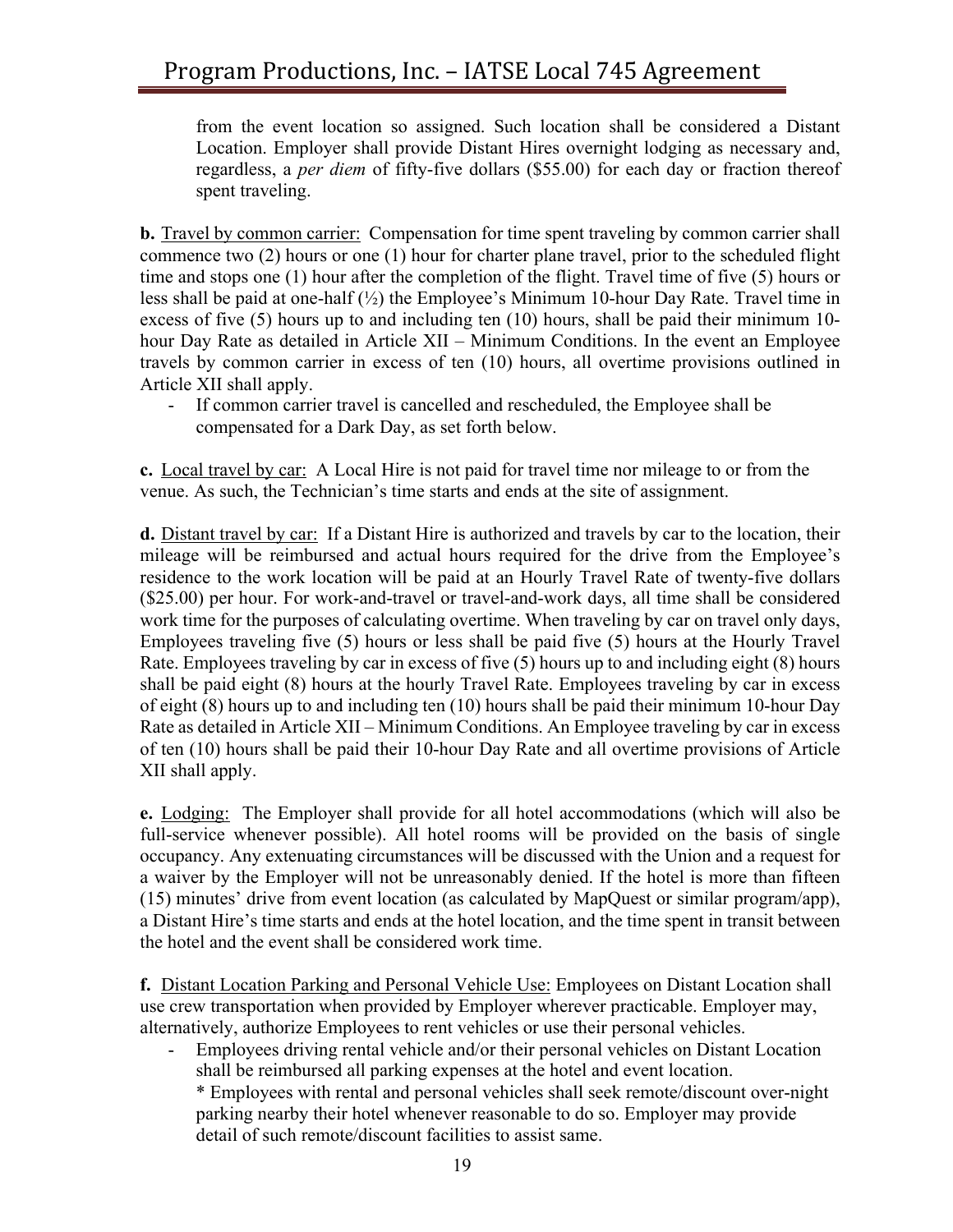- Employees driving their personal vehicle on Distant Location shall additionally be reimbursed for mileage between the hotel and event location.

**i**. Dark Days to be paid at one-half (.5) of Employee's minimum call with full per diem, full pension, and one-half (.5) of daily minimum healthcare contribution (applicable rate paid for each of the five (5) hours in Employee's one-half minimum call).

**j.** Health & Welfare Contributions: The Fringe contributions contained in Article XXII – Health and Welfare shall be applicable to all travel time wages detailed herein.

## **ARTICLE XXII: Labor-Management Committee**

A Labor Management Committee shall be established, with an equal number of representatives from each side. The committee shall meet at least quarterly to discuss issues brought before it. Any member of the committee can submit issues for committee consideration.

## **ARTICLE XXIII: Health and Welfare**

**a**. For each hour worked by an Employee or paid for by Employer, Employer shall contribute to the IATSE Health and Welfare Plan the following:

| From July 1, 2019 to June 30, 2020: | $$7.50$ per hour |
|-------------------------------------|------------------|
| From July 1, 2020 to June 30, 2021: | \$7.75 per hour  |

• From July 1, 2021 to June 30, 2022:  $$8.00$  per hour

**b**. The Employer shall contribute to the IATSE Annuity Fund on behalf of each Employee the following percentage of such Employee's gross wage:

|  |  |  | From July 1, 2019 to June 30, 2020: | 4.25% |
|--|--|--|-------------------------------------|-------|
|--|--|--|-------------------------------------|-------|

- From July 1, 2020 to June 30, 2021: 4.50%
- From July 1, 2021 to June 30, 2022: 4.75%

**c**. In addition to the mandatory uniform employer contribution for all eligible Employees, each such Employee may elect to defer part of their salary, subject to statutory limitations and the rules of the Annuity Fund, and the Employer will transmit those salary deferrals to the Annuity Fund by the fifteenth (15th) day of each month following the end of the month in which the covered services were performed.

**d**. The Employer shall make the following defined pension plan contributions to the IATSE National Pension Fund on behalf of each Employee:

|  | • From July 1, 2019 to June 30, 2020: | \$12.00 per day worked |
|--|---------------------------------------|------------------------|

- From July 1, 2020 to June 30, 2021: \$13.00 per day worked
- From July 1, 2021 to June 30, 2022: \$14.00 per day worked

**e**. Contributions shall be made by separate check to the "IATSE Health and Welfare Fund" and the "IATSE Annuity Fund" and the "IATSE National Pension Fund" no later than the twenty-eighth (28th) of each month in respect to all employment during preceding month on which contributions were payable. In conjunction with each such payment, Employer shall submit a remittance report showing the names of the Employees for whom contributions are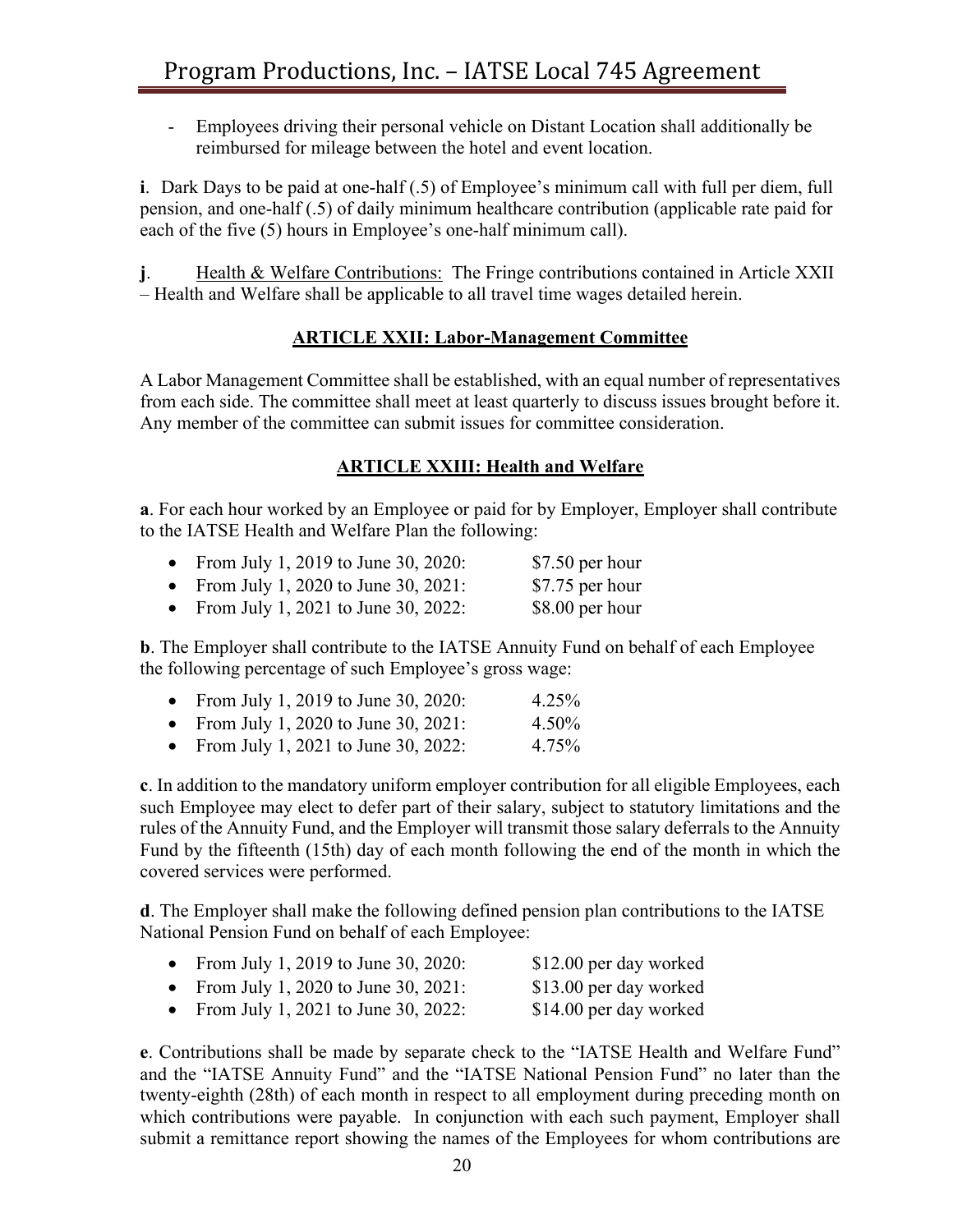being made, their social security numbers, their dates of employment, shifts of employment by them as well as the amount of contributions paid for them.

#### **ARTICLE XXIV: National Broadcasts**

Where Employer is engaged by FS1 Remote Production, LLC to provide technical production crew Employees to FS1 Remote Production, LLC for "Fox Sports 1" and/or Fox Sports 2" for remote sports production events produced by FS1 Remote Production, LLC within the geographic jurisdiction of this Agreement, the requirements contained in Side Letter 3 of this Agreement shall apply. The Parties acknowledgement that, for the purposes of this Article XXIV – National Broadcasts, the entities known as FS1 Remote Production, LLC and Sports Media Services, LLC (hereinafter "SMS) are interchangeable.

## **ARTICLE XXV: Separability and Savings**

If any clause of this Agreement shall be determined to be illegal by a court or other tribunal of competent jurisdiction, it shall be severed from this Agreement, and the rest of the Agreement shall not thereby fail or be rendered null and void.

# **ARTICLE XXVI: Entire Agreement**

**a**. This Agreement is intended to cover all matters affecting wages, hours and other terms and conditions of employment and all similar or related subjects. During the term of this Agreement neither the Employer nor the Union will be required to negotiate regarding any matters covered by this Agreement or any further matters affecting these or any other subjects not specifically set forth in this Agreement, whether or not such subjects were discussed or were within contemplation of either or both parties at the time they negotiated this Agreement. There are no understandings or agreements which are not set forth in this Agreement, and any future understandings or agreements are valid and enforceable only if reduced to writing making reference to this Article and signed by authorized representatives of the parties.

**b**. The parties acknowledge that throughout the time of negotiating this Agreement, the rights associated with the Fox RSNs were and remain in a state of flux. Accordingly, in the event Employer is engaged by Fox or its direct successor to be Employer of Record for work otherwise within the jurisdiction of this Agreement, the economics detailed in the applicable Fox/IATSE agreement shall apply to such work which had been covered by the Fox/IATSE agreement.

**[** Remainder of page intentionally left blank **]**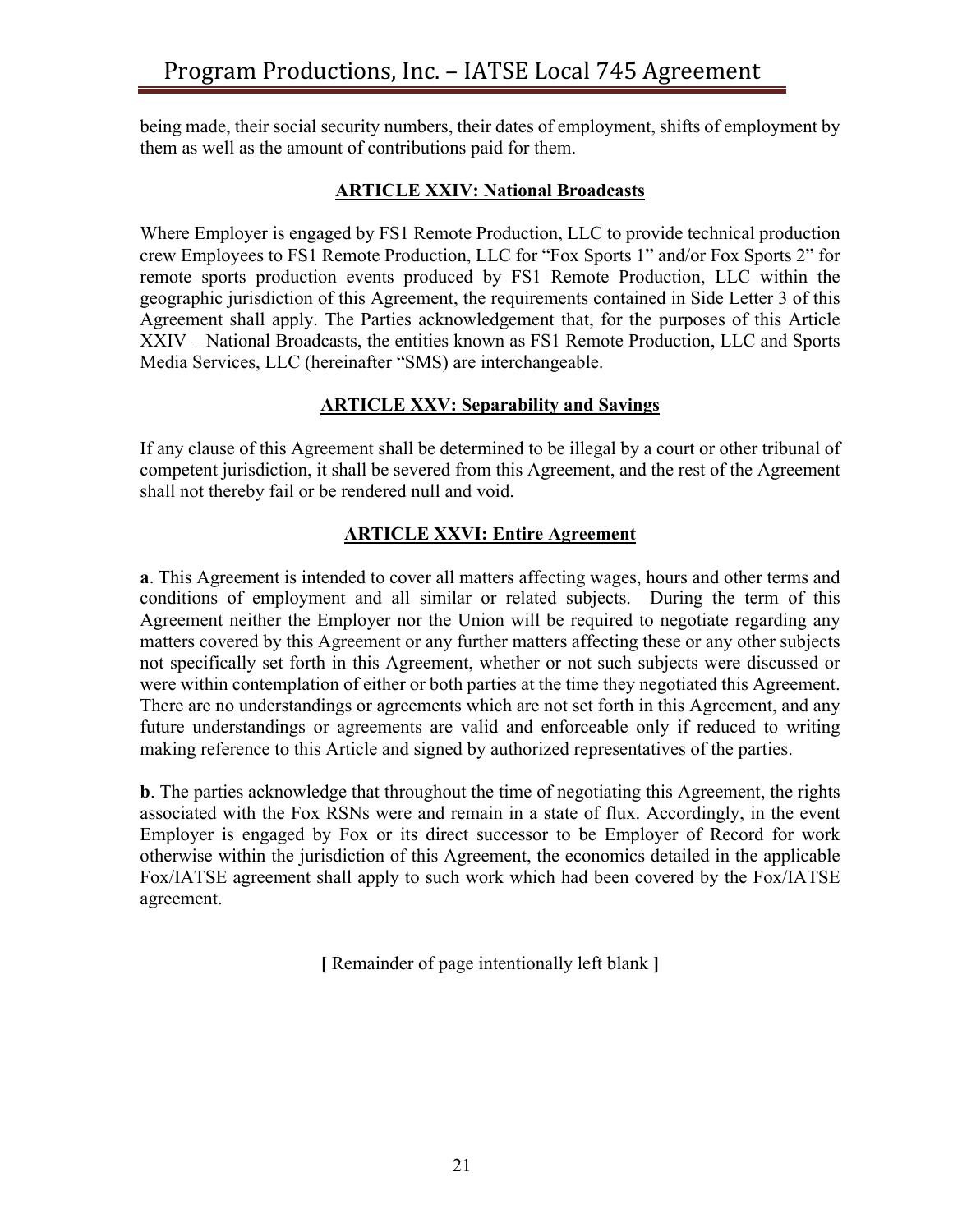# **ARTICLE XXVII: Term of Agreement**

This Agreement shall be effective as of July 1, 2019 and shall continue to and including June 30, 2022. All terms are effective upon execution of this Agreement. Negotiations for amended terms of this Agreement shall begin upon written request of either party, no later than sixty (60) days before the expiration date. In the event that neither party gives such notice, the Agreement shall be deemed renewed without amendment and shall continue from year to year until notice has been served.

| <b>INTERNATIONAL ALLIANCE OF</b><br>THEATRICAL STAGE EMPLOYEES,<br>MOVING PICTURE TECHNICIANS,<br>ARTISTS AND ALLIED CRAFTS | PROGRAM PRODUCTIONS, INC. |
|-----------------------------------------------------------------------------------------------------------------------------|---------------------------|
| By: $\qquad \qquad$                                                                                                         |                           |
|                                                                                                                             | Its: $\qquad \qquad$      |
| Date: $\frac{1}{\sqrt{1-\frac{1}{2}} \cdot \frac{1}{2}}$                                                                    | Date:                     |
| I.A.T.S.E LOCAL 745                                                                                                         |                           |
| By: $\qquad \qquad$                                                                                                         |                           |
|                                                                                                                             |                           |
| Date: $\qquad \qquad$                                                                                                       |                           |
|                                                                                                                             |                           |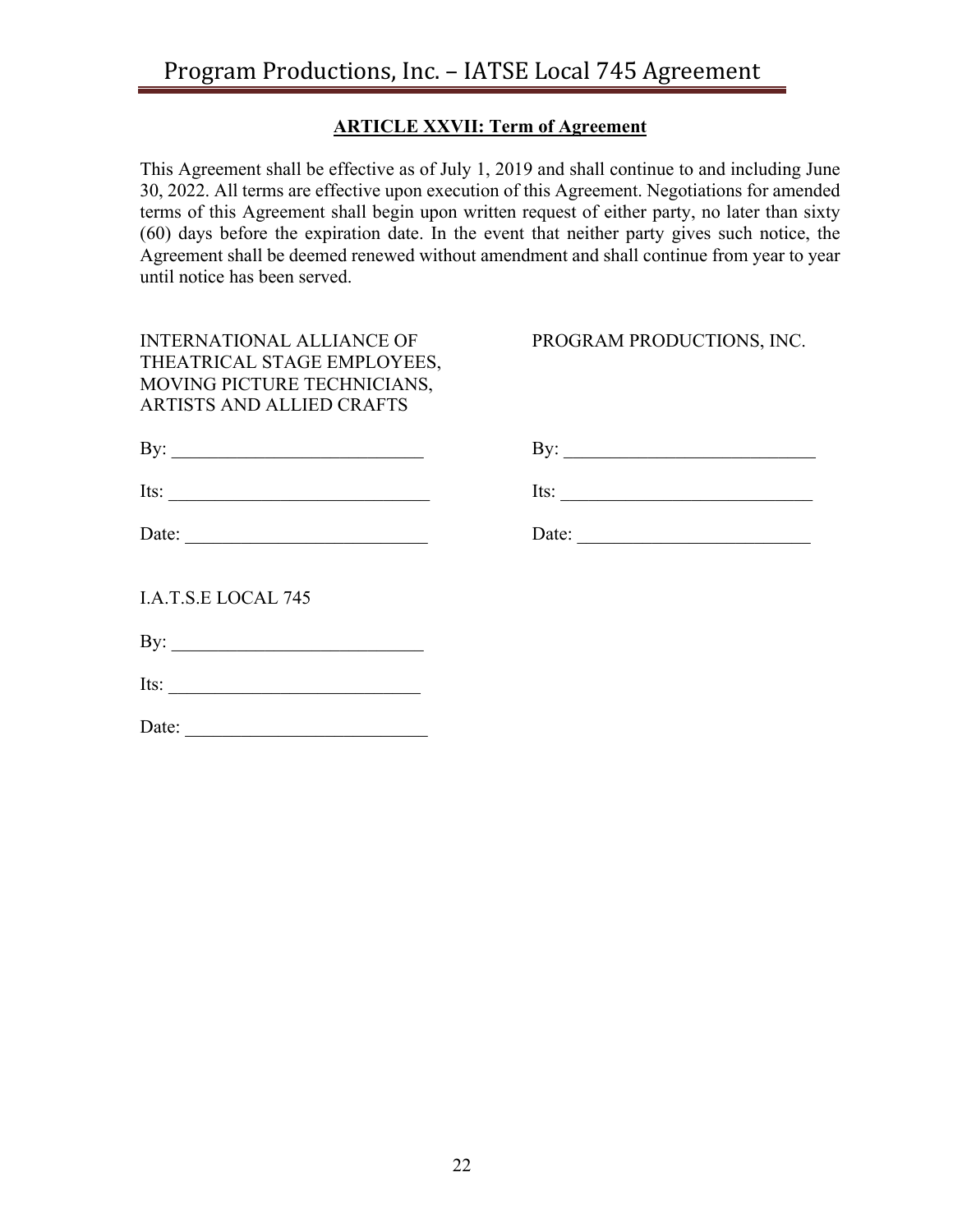|                                   | <b>Expired Contract</b> | Contract    | Contract   | Contract   |
|-----------------------------------|-------------------------|-------------|------------|------------|
| <b>Daily Rates</b>                | Reference Column        | Year 1      | Year 2     | Year 3     |
|                                   | $7/1/18$ -              | $7/1/19$ -  | $7/1/20$ - | $7/1/21$ - |
| Craft                             | 6/30/19                 | 6/30/20     | 6/30/21    | 6/30/22    |
| <b>Technical Director</b>         | \$566.50                | \$583.50    | \$601.00   | \$619.03   |
| Audio A-1                         | \$566.50                | \$583.50    | \$601.00   | \$619.03   |
| Audio A-2                         | \$448.90                | \$462.37    | \$476.24   | \$490.53   |
| *Lead EVS / CPO1                  | \$566.50                | \$583.50    | \$601.00   | \$619.03   |
| $*CPO2$                           | \$505.40                | \$520.56    | \$536.18   | \$552.26   |
| $*RO / CPO3$                      | \$443.80                | \$460.00    | \$476.24   | \$490.53   |
| Hard Camera Operator              | \$448.90                | \$462.37    | \$476.24   | \$490.53   |
| Handheld Camera Operator          | \$498.90                | \$513.87(1) | \$529.28   | \$545.16   |
| Robotic Camera Operator           | \$498.60                | \$513.56    | \$528.96   | \$544.83   |
| Stabilized Camera Operator        | \$498.60                | \$513.56    | \$528.96   | \$544.83   |
| Jib Camera Operator               | \$650.00                | \$669.50    | \$689.59   | \$710.27   |
| Video Controller / V1             | \$566.50                | \$583.50    | \$601.00   | \$619.03   |
| **Assistant Video Controller / V2 | \$450.00                | \$463.50    | \$477.41   | \$491.73   |
| Graphics Operator                 | \$566.50                | \$583.50    | \$601.00   | \$619.03   |
| Graphics Coordinator              | \$328.80                | \$338.66    | \$348.82   | \$359.29   |
| Score Box / GFX2 Operator         | \$259.40                | \$267.18    | \$275.20   | \$283.45   |
| <b>Stage Manager</b>              | \$271.90                | \$280.06    | \$288.46   | \$297.11   |
| Statistician                      | \$218.00                | \$224.54    | \$231.28   | \$238.21   |
| Utility                           | \$243.10                | \$250.39    | \$257.90   | \$265.64   |

## **APPENDIX A – WAGES**

(1) Handheld camera rate from 7/1/19 to 12/31/19 = \$512.37 (+\$50.00 over Hard Cam rate). \$513.87; effective January 1, 2020

\* New 3-tier CPO structure; CPO2 rate per Fox 2018 Contract w/ CPO3 to equal Cam & A2 at year 2 \*\* New V2 craft

Appendix Rates detailed herein are minimums and no Employee shall have his/her wages reduced as a consequence of this Agreement. The Parties acknowledge that singular, event, or schedule driven circumstances requiring Employer provide Employees wage incentive above these minimums shall not be considered to be precedential nor serve to establish new minimums.

# **Side Letter #1: Travel**

Consistent with industry past practice, if an Employee is transported into the jurisdiction of a local union of the IATSE from another IATSE local union's jurisdiction where the Employer or any subsidiary or DBA of the Employer holds collective bargaining agreement, the following shall apply:

- 1) The wage, benefit, travel, and per diem sections of the CBA of the Employee's home local shall travel with that Employee.
- 2) The working conditions of the CBA that the Employee travels to shall apply (*e.g.*, rest periods, meal breaks, staffing, parking, etc.).

Employees that travel in from another jurisdiction shall not count against any accumulated number that applies to a local Union's referral roster waiver.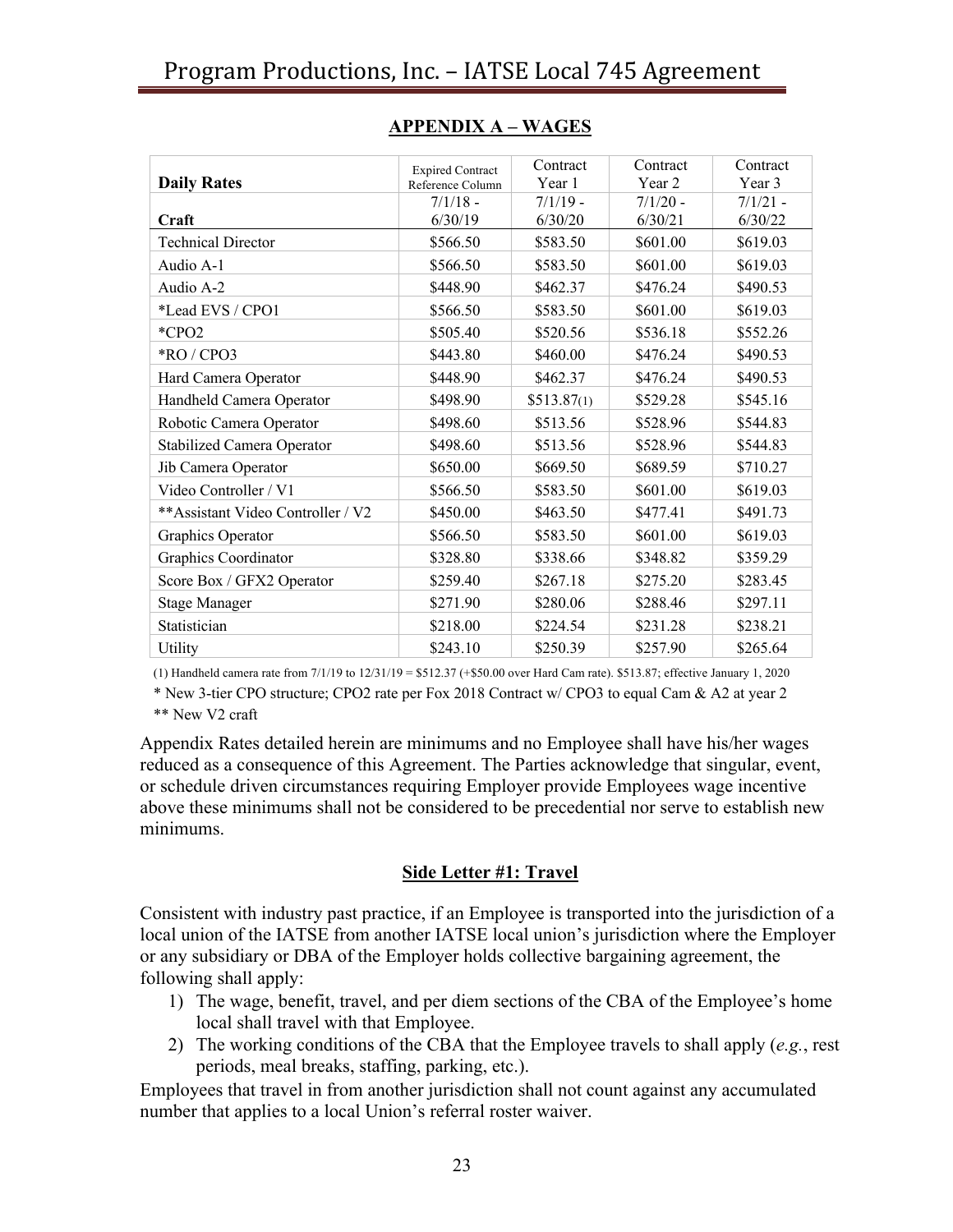# **Side Letter #2: NCAA Division 1 Events**

The events which typically comprise the definition of NCAA Division 1 are: Football, Men's Hockey, and Men's Basketball.

# **Side Letter #3: FS1 / FS2 Broadcasts**

The following will serve as amendments to Program Productions, Inc. – IATSE Agreement (hereinafter, the "Agreement") with respect to "Fox Sports 1" and "Fox Sports 2" (national cable channels). The parties have agreed that the terms and conditions in this Side Letter (3) are modifications to the Agreement and these terms as modified in this Side Letter, not the terms contained in the Agreement shall be relied upon for the term of the Agreement. Any item/provision not specifically addressed in this Side Letter shall revert to and be governed by the applicable provision in the Agreement.

Any remote sports production events produced by/for FS1 Remote Production, LLC and/or Sports Media Services, LLC within the geographical jurisdiction of the Agreement shall otherwise be in conformance with the Program Productions, Inc. – IATSE Agreement. These amendments are applicable to events produced for distribution on "Fox Sports 1" and/or "Fox Sports 2" only:

- 1) Wages contained in the relevant Appendix will be increased by 5% over the rate annotated for the applicable period.
- 2) The parties acknowledge that Employees traveling with a package shall be non-exclusive unless employed under the terms of an existing Regional Sports Network Travel Side Letter with the below listed provisos/exceptions. If Program Productions, Inc. is engaged to crew or payroll Employees who are hired to travel outside of their home region for an FS1 or FS2 package by FS1 Remote Productions, LLC the following rates shall apply.

| Crafts                        | $7/1/19 - 7/31/19$ | $8/1/19 - 7/31/20$ | $8/1/20 - 7/31/21$ |
|-------------------------------|--------------------|--------------------|--------------------|
| <b>Technical Director</b>     | \$64.64            | \$66.58            | \$68.58            |
| Audio A1                      | \$64.64            | \$66.58            | \$68.58            |
| Audio Assistant A2            | \$58.61            | \$60.37            | \$62.18            |
| Parab / Audio A3              | \$35.58            | \$36.65            | \$37.75            |
| Video Controller / V1         | \$62.08            | \$63.94            | \$65.86            |
| Assistant Video Controller V2 | \$58.61            | \$60.37            | \$62.18            |
| CPO1 / EVS Op                 | \$62.08            | \$63.94            | \$65.86            |
| <b>VTR/RO</b>                 | \$58.61            | \$60.37            | \$62.18            |
| Camera Op                     | \$58.61            | \$60.37            | \$62.18            |
| Handheld Camera Op            | \$58.61            | \$60.37            | \$62.18            |
| Robotic Camera Op             | \$62.08            | \$63.94            | \$65.86            |
| Graphics Op                   | \$62.08            | \$63.94            | \$65.86            |
| Score Box Op                  | \$58.61            | \$60.37            | \$62.18            |
| Utility                       | \$35.58            | \$36.65            | \$37.75            |

Wages and per diem for Non-exclusive Core Travelers:

FS1/FS2 Side Letter (3) cont. next page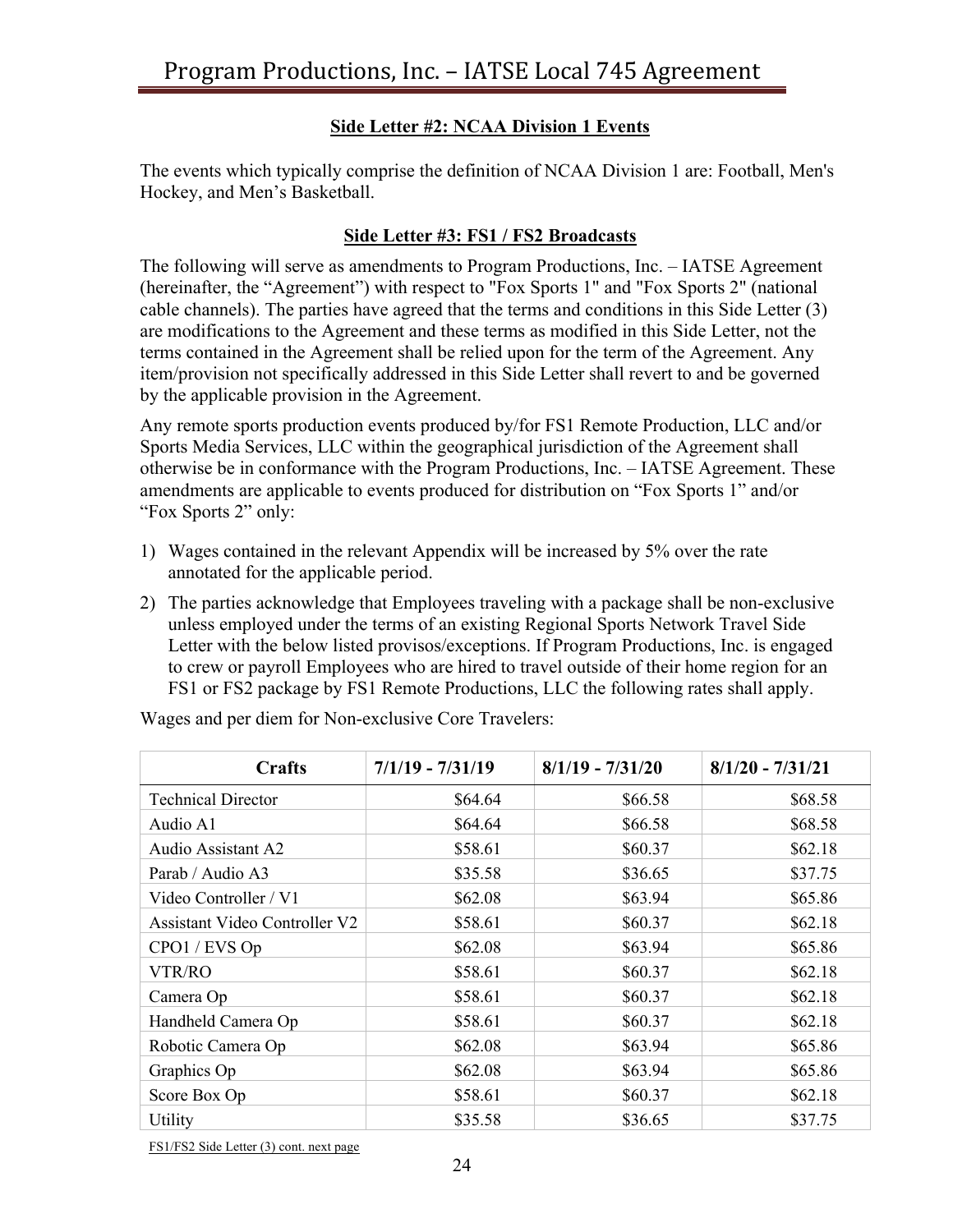|          | $7/1/19 - 7/31/19$ | $8/1/19 - 7/31/20$ | $8/1/20 - 7/31/21$ |
|----------|--------------------|--------------------|--------------------|
| Per diem | \$77.22<br>.∠∠     | \$78.00            | \$79.00            |

Wages and per diem for the Non-exclusive Core Travelers working after July 31, 2021 shall be determined according to pattern IBEW rates, as subsequently negotiated between the IBEW and FS1 Remote Productions, LLC and/or Sports Media Services, Inc. or their successors.

It is expressly understood that no other craft fees shall apply to Non-Exclusive Core Travelers.

#### **Side Letter #4: Applicability of State-Wide Jurisdiction**

The Parties highlight and acknowledge the jurisdiction of this Agreement changed from the prior expired Agreement to include the whole state of Minnesota. In light of certain existing economic terms between Employer at its client(s) at the time of this writing / expansion of the jurisdiction, the parties agree such whole-state jurisdiction shall not be effective until January 1, 2020. Specifically, work done by Employer in Minnesota outside the Minneapolis and St. Paul Area between July 1, 2019 and December 31, 2019 shall be characterized by the jurisdictional standards of the expired Agreement.

#### **Side Letter #5: Additional Economic Increases which are the Subject of this Negotiation**

The Parties acknowledge and agree that Employer has remained in compliance with any existing (expired) Agreement and its Extensions, and any additional economic increases which are the subject/result of the negotiations for this successor Agreement (not specifically identified by a start-date or other means herein) shall only be effective upon execution of this Agreement and its Trust Acceptance documents.

Side Letters 1-5 are hereby Agreed and Accepted

For Program Productions, Inc. For I.A.T.S.E.

| By:   | By:   |
|-------|-------|
| Its:  | Its:  |
| Date: | Date: |